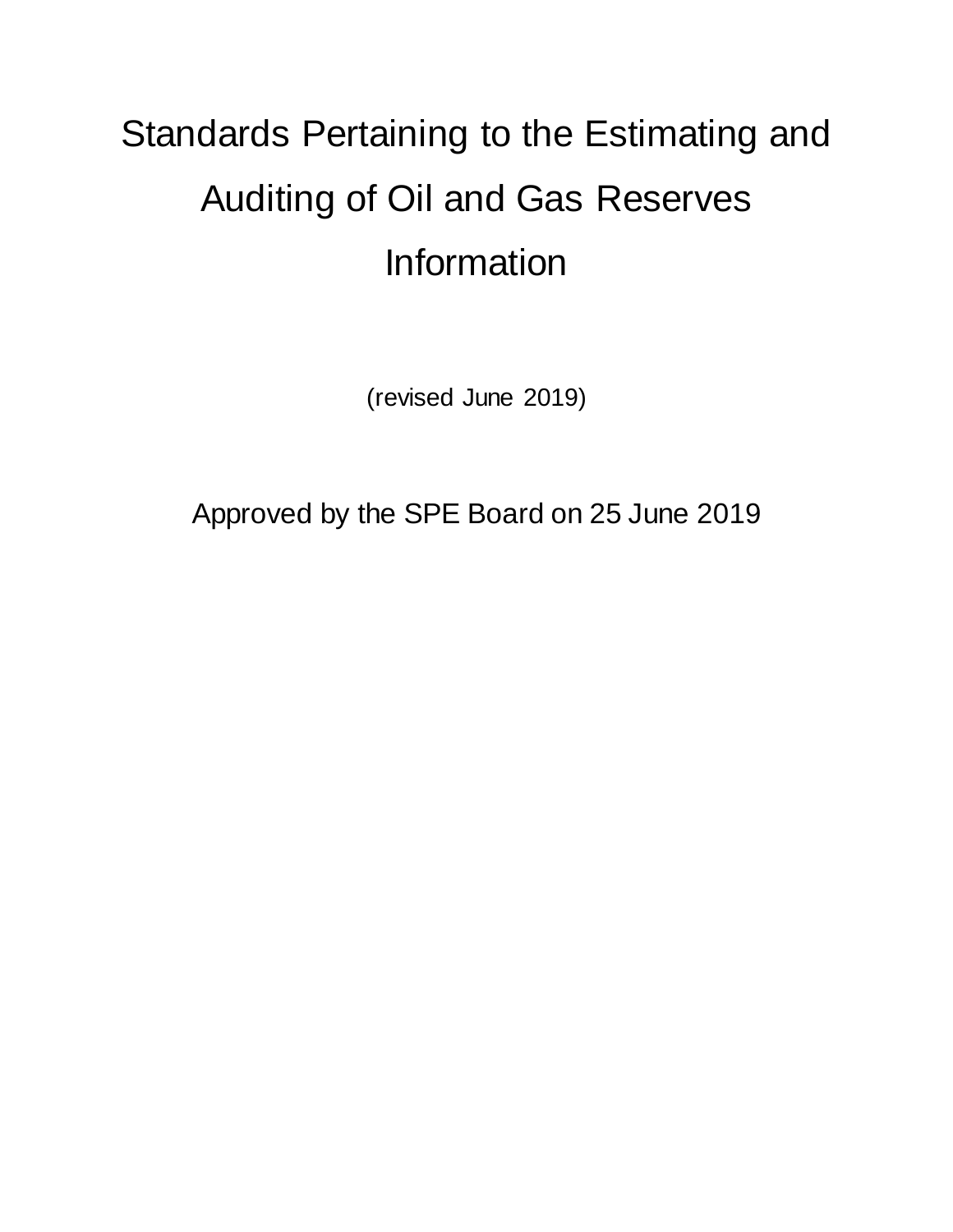## **Table of Contents**

|     | Article I-The Basis and Purpose of Developing Standards Pertaining to the Estimating and    |  |
|-----|---------------------------------------------------------------------------------------------|--|
| 1.1 | The Nature and Purpose of Estimating and Auditing Oil and Gas Reserves Information          |  |
| 1.2 | Estimating and Auditing Reserves Information in Accordance With Generally                   |  |
| 1.3 |                                                                                             |  |
| 1.4 | The Need for Standards Governing the Estimating and Auditing of Reserves                    |  |
|     |                                                                                             |  |
| 2.1 |                                                                                             |  |
| 2.2 |                                                                                             |  |
|     | Article III—Professional Qualifications of Reserves Evaluators and Reserves Auditors  9     |  |
| 3.1 | The Importance of Qualified Reserves Evaluators (QREs) and Qualified Reserves               |  |
| 3.2 |                                                                                             |  |
| 3.3 |                                                                                             |  |
|     | Article IV—Standards of Independence, Objectivity, and Confidentiality for QREs and QRAs.10 |  |
| 4.1 |                                                                                             |  |
| 4.2 |                                                                                             |  |
| 4.3 |                                                                                             |  |
| 4.4 |                                                                                             |  |
| 4.5 | Standards of Objectivity for QRAs Employed Internally by Entities13                         |  |
| 4.6 |                                                                                             |  |
|     | Article V—Standards for Estimating Reserves and Other Reserves Information 14               |  |
| 5.1 |                                                                                             |  |
| 5.2 |                                                                                             |  |
| 5.3 |                                                                                             |  |
| 5.4 |                                                                                             |  |
| 5.5 | Deterministic and Probabilistic Methods of Estimating Reserves17                            |  |
| 5.6 |                                                                                             |  |
| 5.7 |                                                                                             |  |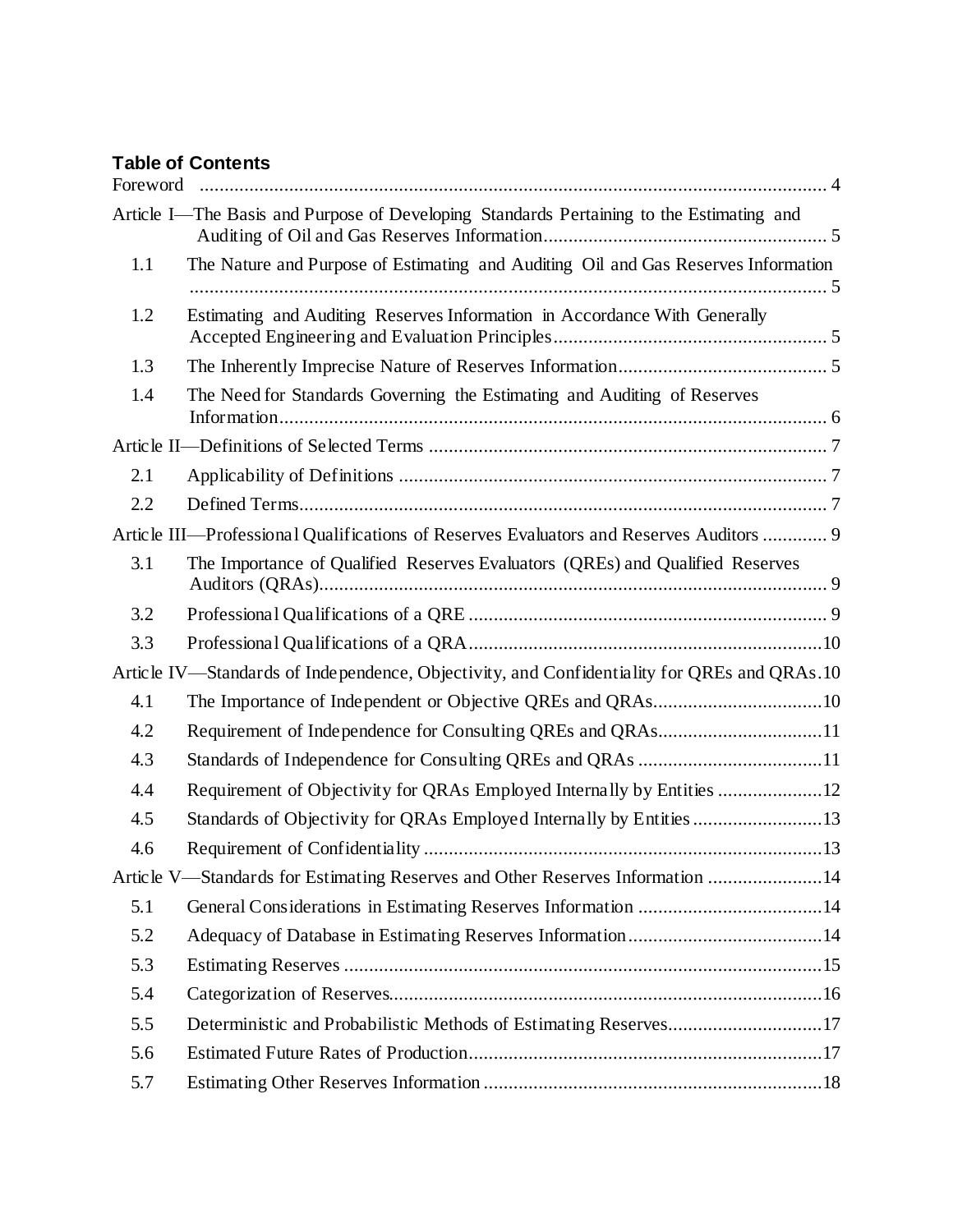|     | Article VI—Standards for Auditing Reserves and Other Reserves Information 19                            |  |
|-----|---------------------------------------------------------------------------------------------------------|--|
| 6.1 |                                                                                                         |  |
| 6.2 |                                                                                                         |  |
| 6.3 | Understanding Among an Entity, Its Independent Public Accountants (Where                                |  |
| 6.4 |                                                                                                         |  |
| 6.5 |                                                                                                         |  |
| 6.6 |                                                                                                         |  |
|     |                                                                                                         |  |
|     | Exhibit B—Illustrative Unqualified Audit Opinion of a QRA Internally Employed by an Entity <sup>3</sup> |  |
|     |                                                                                                         |  |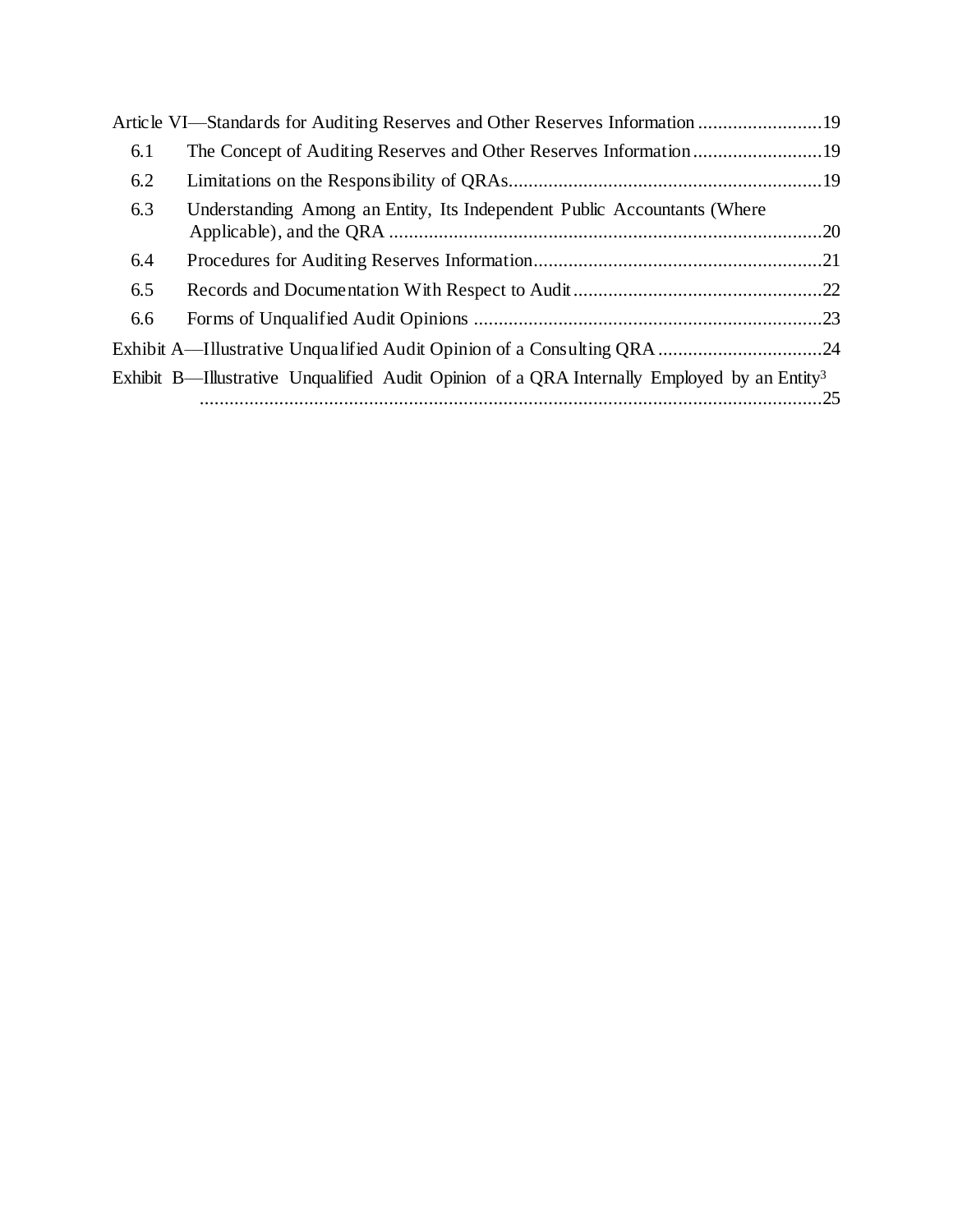# <span id="page-3-0"></span>**Foreword**

The principles and concepts established in the original version of this document in 1977 were well-founded given the state of the petroleumindustry at that time. However, the industry has now become significantly more diversified and complex through epochal changes in technology, contractual and licensing terms, corporate governance issues, and regulatory reporting and compliance. The original principles remain unchanged in this revision, but an attempt has been made to incorporate the increased need for somewhat more-stringent requirements in the expectations and standards imposed on Reserves professionals today. The 2019 revision of this document includes those modifications required to incorporate the *2018 Petroleum Resources Management System* (PRMS), published jointly by the Society of Petroleum Engineers, World Petroleum Council (WPC), American Association of Petroleum Geologists (AAPG), Society of Petroleum Evaluation Engineers (SPEE), Society of Exploration Geophysicists (SEG), Society of Petrophysicists and Well Log Analysts (SPWLA), and the European Association of Geoscientists and Engineers (EAGE). This document is the result of an ongoing update process for this and all other vital components of the PRMS, but it remains limited to those quantities contained within the system that are classified as Reserves. The second objective is to change the term "qualified reserves estimator" to "qualified reserves evaluator," and the term "reserves auditor" to "qualified reserves auditor". The third objective is to change the qualifications of being a qualified reserves evaluator.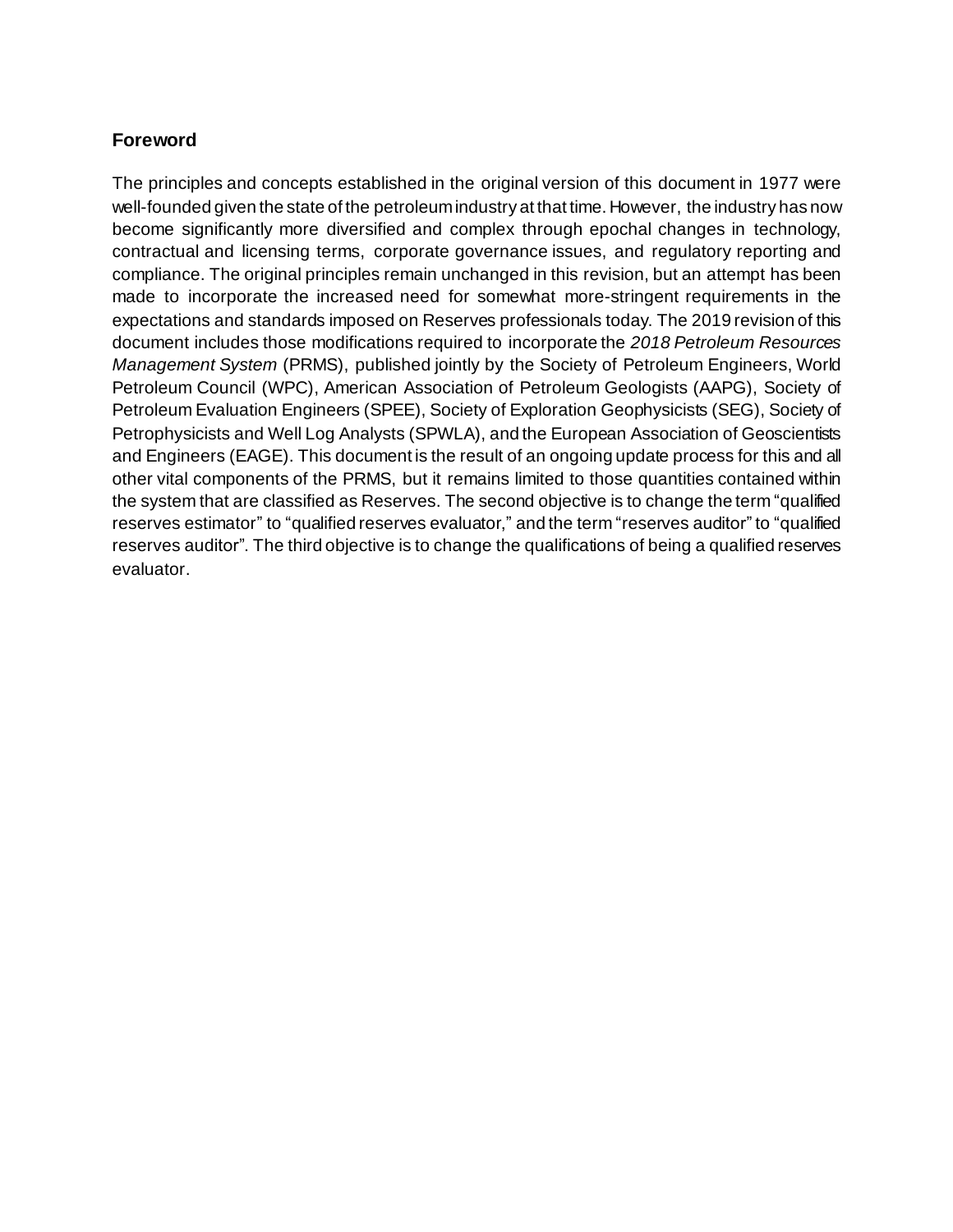## <span id="page-4-0"></span>**Article I—The Basis and Purpose of Developing Standards Pertaining to the Estimating and Auditing of Oil and Gas Reserves Information<sup>1</sup>**

# <span id="page-4-1"></span>**1.1 The Nature and Purpose of Estimating and Auditing Oil and Gas Reserves Information**

Estimates of Reserves information are made by or for entities as a part of their ongoing business practices. Such Reserves information typically may include, but may not be limited to, estimates of the Reserves quantities, the future producing rates from such Reserves, the future net revenue from such Reserves, and the present value of such future net revenue. The exact type and extent of Reserves information must necessarily take into account the purpose for which such Reserves information is being prepared and, correspondingly, statutory and regulatory provisions, if any, that are applicable to the intended use of the Reserves information. Reserves information may be limited to Proved Reserves or may involve other categories of Reserves as appropriate to the estimate.

# <span id="page-4-2"></span>**1.2 Estimating and Auditing Reserves Information in Accordance With Generally Accepted Engineering and Evaluation Principles**

The estimating and auditing of Reserves information is predicated upon certain historically developed principles of geoscience, petroleumengineering, and evaluation methodologies, which are in turn based on principles of physical science, mathematics, and economics. Although these generally accepted geological, engineering, and evaluation principles are predicated on established scientific concepts, the application of such principles involves extensive judgments by qualified individuals and is subject to changes in existing knowledge and technology; fiscal and economic conditions; applicable contractual, statutory, and regulatory provisions; and the purposes for which the Reserves information is to be used.

# <span id="page-4-3"></span>**1.3 The Inherently Imprecise Nature of Reserves Information**

The reliability of Reserves information is considerably affected by several factors. Initially, it should be noted that Reserves information is imprecise as a result of the inherent uncertainties in, and the limited nature of, the accumulation and interpretation of data upon which the estimating and auditing of Reserves information is predicated. Moreover, the methods and data used in estimating Reserves information are often necessarily indirect or analogical in character rather than direct or deductive. Furthermore, the persons estimating and auditing Reserves information are required, in applying generally accepted petroleum engineering and evaluation principles, to make numerous unbiased judgments on the basis of their educational background, professional

j

<sup>1</sup>These StandardsPertaining to the Estimating and Auditing of Oil andGasReserves Information (the "Standards") are not intended to bind the membersof the Society of Petroleum Engineers(the "Society") or anyone else, and the Society imposesno sanctionsfor the nonuse of these Standards. Each person estimating and auditing oil and gasReservesinformation isencouraged to exercise his or her own judgment concerning the mattersset forth in these Standards. The Society welcomescommentsand suggested changes in regard to these Standards.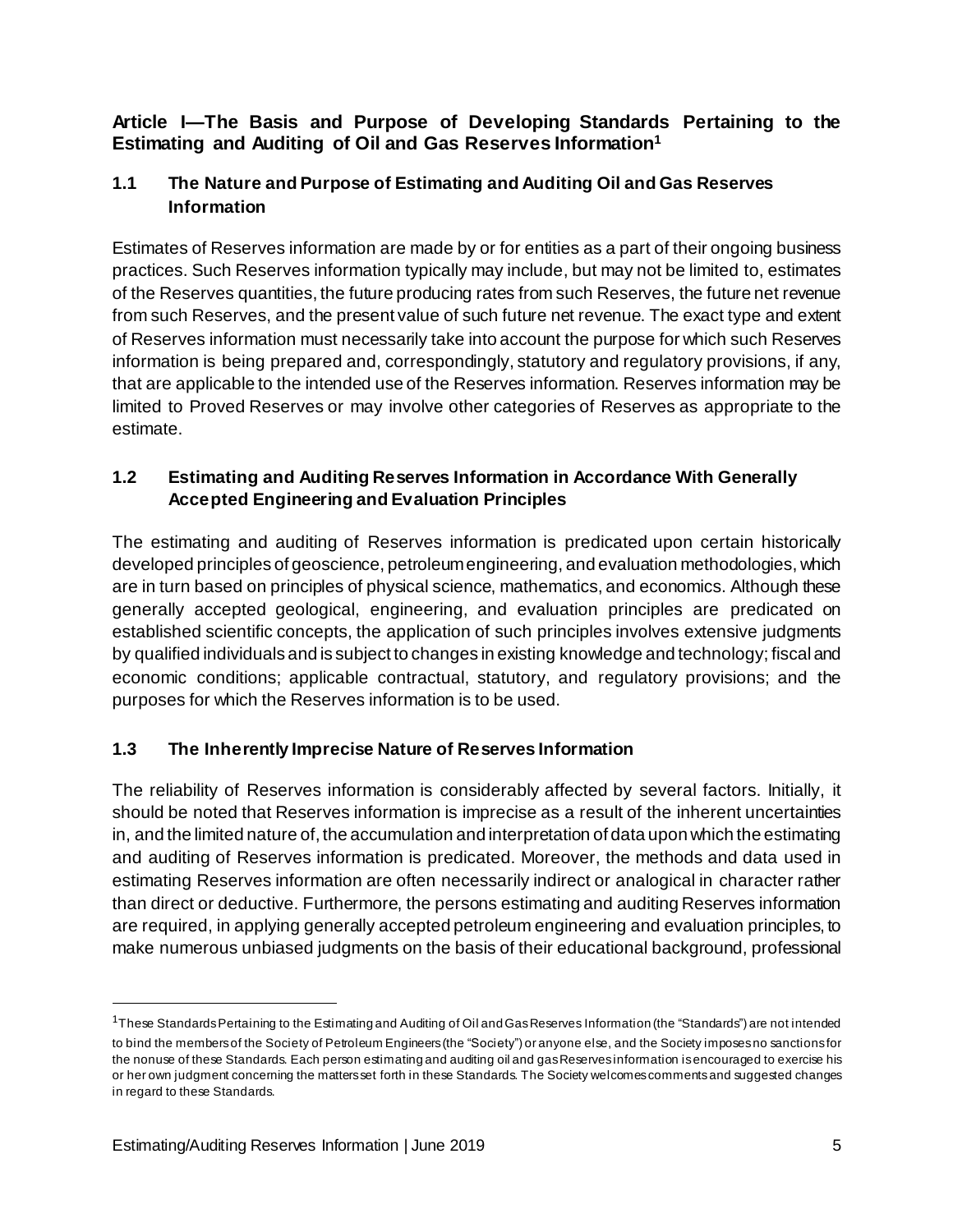training, and professional experience. The extent and significance of the judgments to be made are, in themselves, sufficient to render Reserves information inherently imprecise.

# <span id="page-5-0"></span>**1.4 The Need for Standards Governing the Estimating and Auditing of Reserves Information**

The Society of Petroleum Engineers (the "Society") has determined that the Society should adopt these Standards Pertaining to the Estimating and Auditing of Oil and Gas Reserves Information (the "Standards"). The adoption of these Standards by the Society fulfills at least three useful objectives.

First, although some users of Reserves information are cognizant of the general principles that are applied to databases in the estimation of Reserves information, the judgments required in estimating and auditing Reserves information, and the inherently imprecise nature of Reserves information, many users of Reserves information continue to fail to understand such matters. The adoption, publication, and distribution of these Standards should enable users of Reserves information to understand these matters more fully and therefore place the appropriate level of confidence on Reserves information.

Second, the wider dissemination of Reserves information through public financial reporting, such as that required by various governmental authorities, makes it imperative that the users of Reserves information have a general understanding of the methods of, and limitations on, estimating and auditing Reserves information.

Third, as Reserves information proliferates in terms of the types of information available and the broader dissemination thereof, it becomes increasingly important that Reserves information be estimated and audited on a consistent basis by competent, well-trained professional geoscientists and engineers.

Compliance with these Standards is a method of facilitating evaluation and comparisons of Reserves information by the users thereof. To accomplish the three objectives detailed above, the Society has included in these Standards (i) definitions of selected terms pertaining to the estimation and evaluation of Reserves information, (ii) qualifications for persons estimating and auditing Reserves information, (iii) standards of independence and objectivity for such persons, (iv) standards for estimating Reserves and other Reserves information, and (v) standards for auditing Reserves and other Reserves information. Although these Standards are predicated on generally accepted geoscience, petroleum engineering, and economic evaluation principles, it may in the future become necessary, for the reasons set forth in Section 1.2, to clarify or amend certain of these Standards. Accordingly, the Society, as a part of its governance process, will periodically review these standards and determine whether to amend them or publish clarifying statements.

Note that these Standards apply independently of the classification system and associated guidelines adopted by the entity; the reference system should be clearly identified.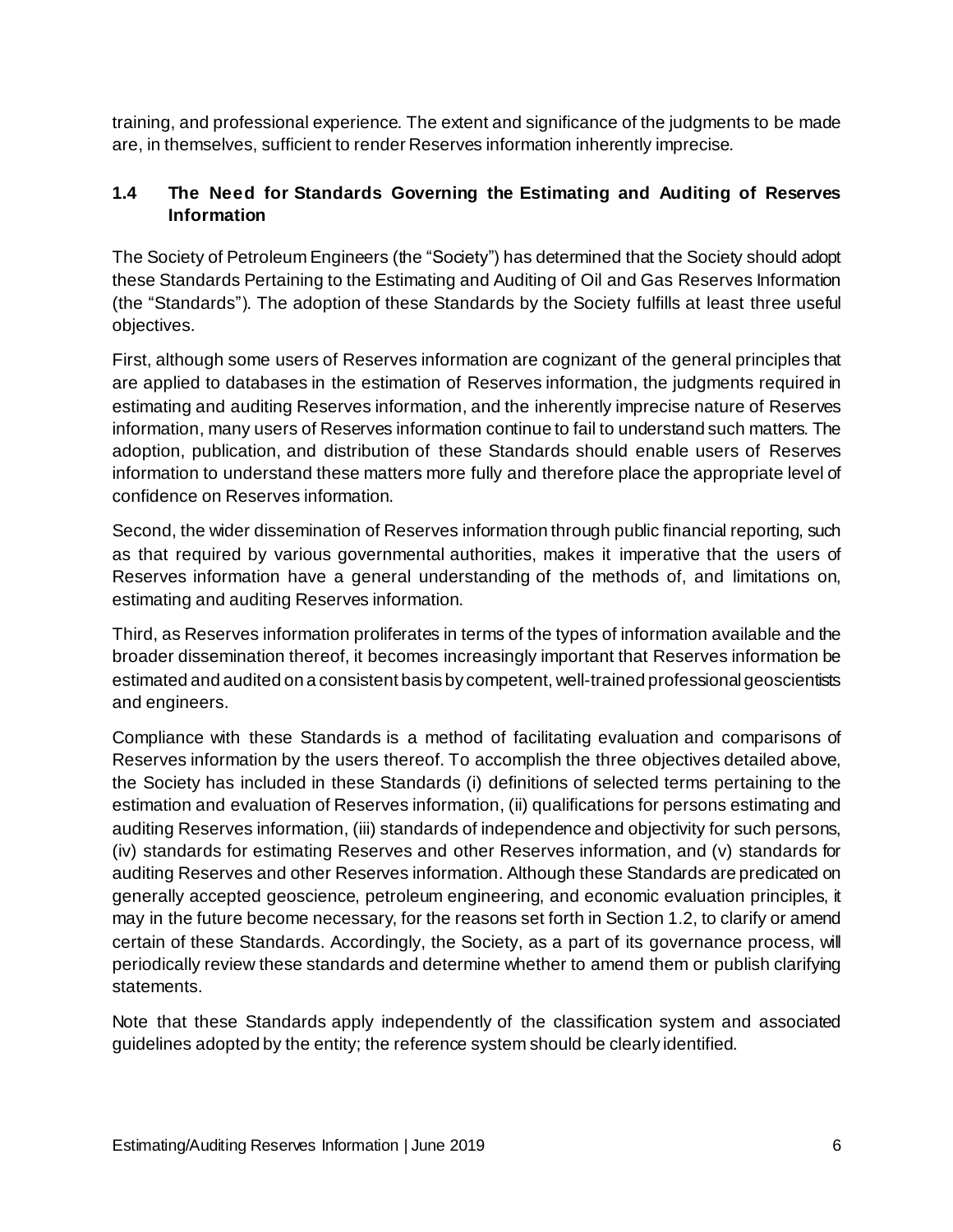# <span id="page-6-0"></span>**Article II—Definitions of Selected Terms**

# <span id="page-6-1"></span>**2.1 Applicability of Definitions**

In preparing a report or opinion, persons estimating and auditing Reserves information shall ascribe, to Reserves and other significant terms used therein, current petroleum Reserves and resources definitions and the classification system promulgated by the Society or such other definitions as he or she may reasonably consider appropriate in accordance with generally accepted petroleumengineering and evaluation principles, provided that(i) such report or opinion should define, or make reference to a definition of, each significant term that is used therein, and (ii) the definitions used in any report or opinion must be consistent with statutory and regulatory provisions, if any, that apply to such report or opinion in accordance with its intended use.

## <span id="page-6-2"></span>**2.2 Defined Terms**

The definitions set forth in this section are applicable for all purposes of these Standards:

- (a) **Reserves Information**—Reserves information consists of various estimates pertaining to the extent and value of oil and gas properties. Reserves information will include estimates of petroleum Reserves and may, but will not necessarily, include estimates of the future production rates from such Reserves, the future net revenue from such Reserves, and the present value of such future net revenue. All such Reserves information should be estimated and classified as appropriate to stated Reserves definitions.
- (b) **Entity**—A legal construct capable of bearing legal rights and obligations. In resources evaluations, this typically refers to the lessee or contractor, which is some form of legal corporation (or consortium of corporations). In a broader sense, an entity can be an organization of any form and may include governments or their agencies.
- (c) **Qualified Reserves Evaluator (QRE)**—A QRE is a person who is designated to be in responsible charge of estimating and evaluating Reserves and other Reserves information. A QRE may personally make the estimates and evaluations of Reserves information or may supervise and approve the estimation and evaluation of Reserves information conducted by others. A QRE may be an employee of the entity or an employee of an external independent firm.
- (d) **Qualified Reserves Auditor (QRA)**—A QRA is a person who is designated to be in responsible charge of the conduct of an audit with respect to Reserves information estimated by others. A QRA may personally conduct an audit of Reserves information or may supervise and approve the conduct of an audit performed by others. A QRA may be an employee of the entity or an employee of an external independent firm.
- (e) **Entity Reserves Report**—An entity Reserves report may be prepared by an internal or external QRE for any of several purposes, all of which should be clearly disclosed in the report. The report is to be considered valid for only those properties identified and included in the report as of the effective report date. To be termed an entity Reserves report, the report should represent all or at least 80% of an entity's Reserves, future production, and/or revenues. (This is in contrast with a property Reserves report, defined in section (f) below.) An entity Reserves report should clearly indicate what percentage it is representing, the relative importance of the properties included and any properties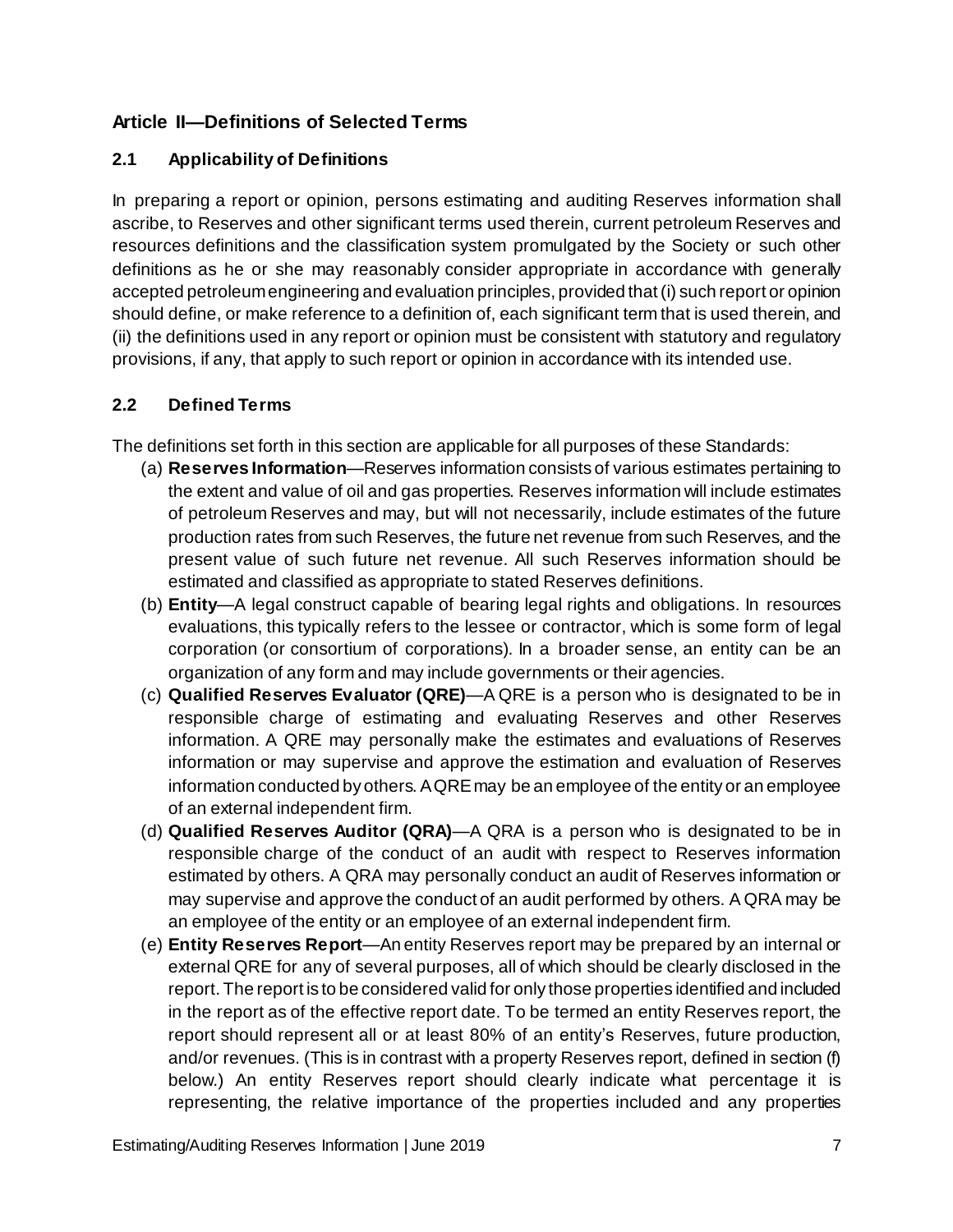excluded from the report. An entity Reserves report for any purpose should contain adequate disclosures to fully inform the user about the definitions and Reserves classifications used, qualifications and independence of the QRE, confidentiality restrictions, and any unusual circumstances or report qualifiers, and it should include, but not be limited to, authorization for the report, the sources and adequacy and reliability of the underlying geological and engineering data, assumptions made, and any limitations imposed on the distribution and use of the report.

- (f) **Property Reserves Report**—A property Reserves report may contain Reserves information limited to one or more reservoirs, fields, and/or projects, but is not sufficiently extensive to be considered an entity Reserves report. All other qualifications detailed in (e) for an entity Reserves report apply.
- (g) **Reserves Audit**—A Reserves audit is the process of reviewing certain of the pertinent facts interpreted and assumptions made that have resulted in an estimate of Reserves and/or Reserves information prepared by others and the rendering of an opinion about the appropriateness of the methodologies used, the adequacy and quality of the data relied upon, the depth and thoroughness of the Reserves estimation process, the categorization of Reserves appropriate to the relevant definitions used, and the reasonableness of the estimated Reserves quantities and/or the Reserves information. The term "reasonableness" cannot be defined with precision, but should reflect a quantity or value difference of not more than  $±10\%$ , or that the subject Reserves information does not meet minimum recommended audit standards. This tolerance can be applied to any level of Reserves or Reserves information aggregation, depending on the nature of the assignment, but is most often limited to Proved Reserves information. A separate predetermined and disclosed tolerance may be appropriate for other Reserves categories. Often, a Reserves audit includes a detailed review of certain critical assumptions and independent assessments with acceptance of other information less critical to the Reserves estimation. Typically, a Reserves audit letter or report is prepared that clearly states the assumptions made. A Reserves audit should be of sufficient rigor to determine the appropriate Reserves categorization for all Reserves in the property set evaluated and to state clearly the Reserves classification system being used. In contrast to the term "audit" used in a financial sense, a Reserves audit is generally less rigorous than a Reserves report. As with an entity Reserves report, an entity Reserves audit should represent all or at least 80%of an entity's reserves. The portion of Reserves audited must be clearly stated.
- (h) **Financial Audit**—A financial audit, in contrast to a Reserves audit, is typically described as a periodic examination of an organization's financial records and accounts, performed in an effort to verify that funds were used as they were intended and consistent with established financial management practices.
- (i) **Process Review**—A process review is the result of an investigation by a person who is qualified by experience and training equivalent to that of a QRA to address the adequacy and effectiveness of an entity's internal processes and controls relative to Reserves estimation. These internal processes and controls most often include some form of independent internal or external Reserves audit system. The process review should not include an opinion relative to the reasonableness of the Reserves quantities or Reserves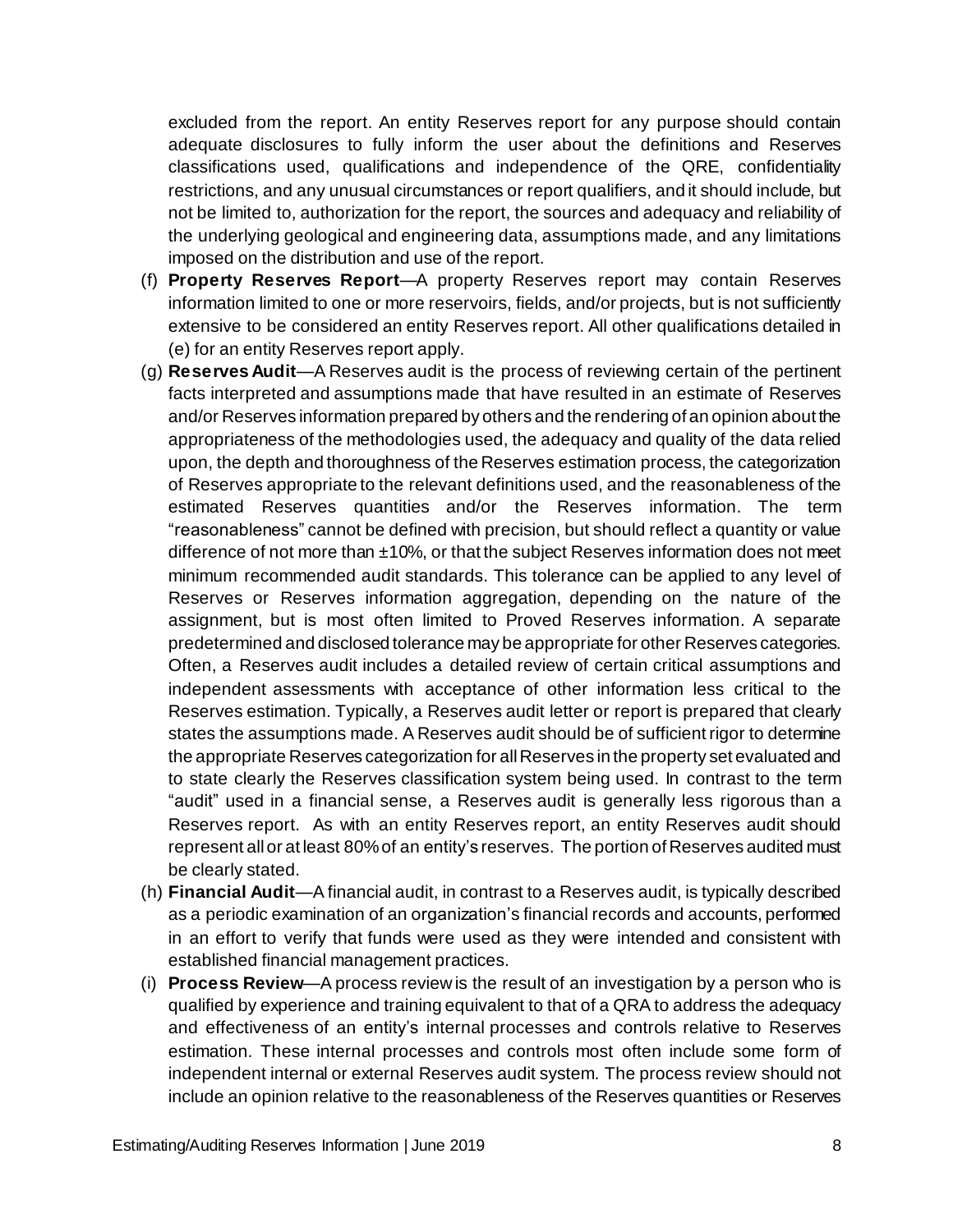information and should be limited to the process and control system reviewed. A process review includes reports that have been termed "procedural audits" or "procedural reviews" in the industry. Although such reviews may provide value to the entity, an external or internal process review is not of sufficient rigor to establish appropriate categorizations and quantities of Reserves and should not be represented to the public as being equivalent to a Reserves audit.

# <span id="page-8-0"></span>**Article III—Professional Qualifications of Reserves Evaluators and Reserves Auditors**

# <span id="page-8-1"></span>**3.1 The Importance of Qualified Reserves Evaluators (QREs) and Qualified Reserves Auditors (QRAs)**

Reserves information is prepared and audited, respectively, by QREs and QRAs, who are often assisted by other professionals, paraprofessionals, and clerical personnel. QREs and QRAs may be employees of an entity itself or stockholders, proprietors, partners, or employees of an independent firm of petroleum consultants with which an arrangement has been made for the estimating or auditing of Reserves information. Regardless of the nature of their employment, QREs and QRAs must (i) examine and interpret the available data necessary to estimate or audit Reserves information, (ii) perform tests and consider all matters necessary to evaluate the sufficiency of the database, and (iii) make calculations and estimates and apply any tests and standards necessary to estimate or audit Reserves and other Reserves information. For the reasons discussed in Section 1.3, the proper determination of these matters is highly dependent upon the numerous judgments QREs and QRAs are required to make on the basis of their educational background, professional training, integrity, and professional experience. Consequently, to ensure that Reserves information is as reliable as possible given the limitations inherent in the estimating and auditing process, it is essential that those in responsible charge of estimating and auditing Reserves information have adequate professional qualifications such as those set forth in this Article III.

# <span id="page-8-2"></span>**3.2 Professional Qualifications of a QRE**

A QRE shall be considered professionally qualified in such capacity if he or she has sufficient educational background, professional training, and professional experience to enable him or her to exercise prudent professional judgment and to be in responsible charge of the estimating of Reserves and other Reserves information. The determination of whether a QRE is professionally qualified should be made on an individual-by-individual basis. A QRE would normally be considered to be qualified if he or she has a minimum of 5 years of practical experience in petroleum engineering or petroleum production geology, with at least 3 full years of such experience being in the estimation and evaluation of Reserves information, and either has obtained, from a college or university of recognized stature, a bachelor's or advanced degree in petroleum engineering, geology, or other discipline of engineering or physical science or has received, and is maintaining in good standing, a registered or certified professional engineer's license or a registered or certified professional geologist's license, or the equivalent thereof, from an appropriate governmental authority or a recognized self-regulating professional organization.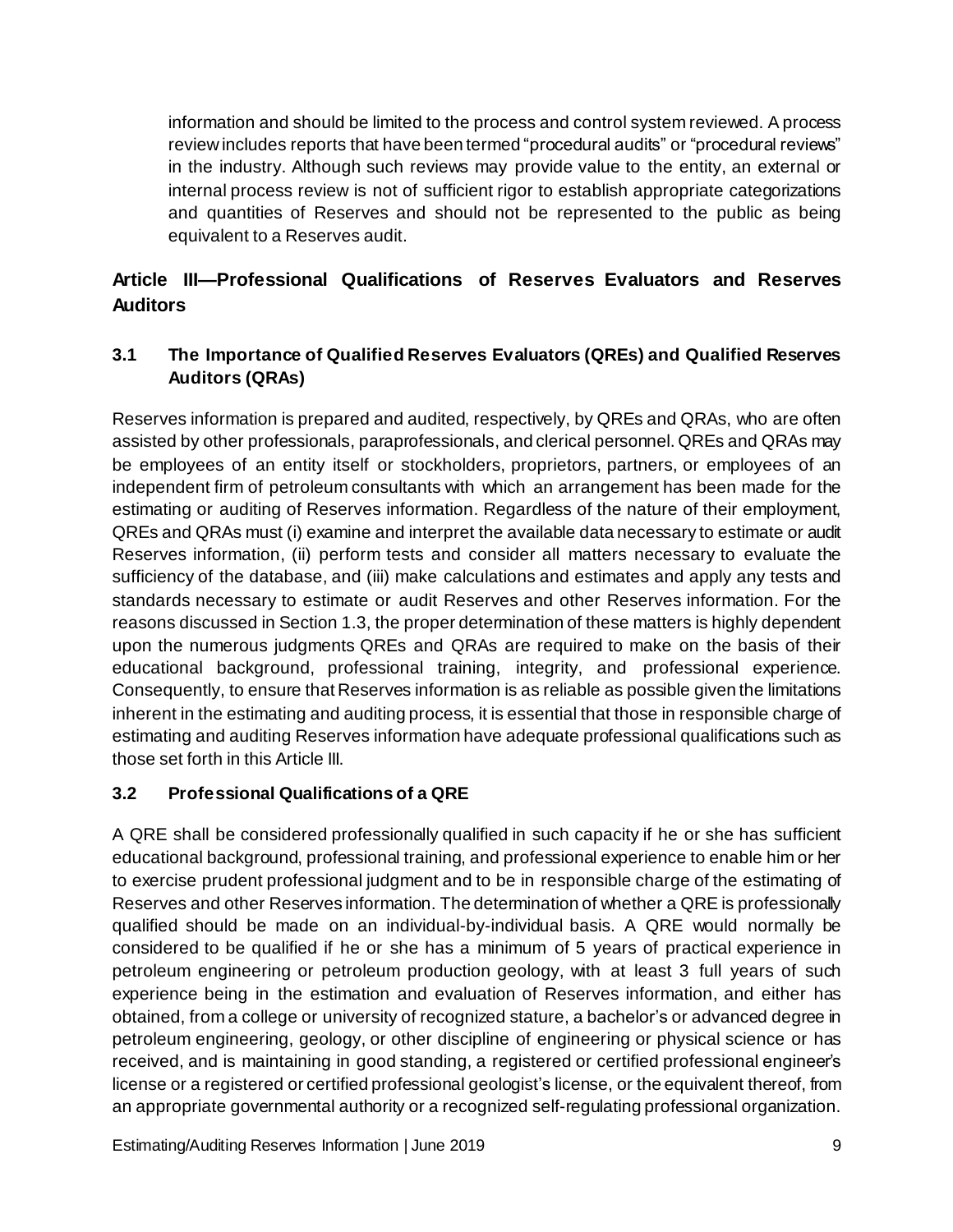In the context used herein, it is recommended that experience and competency levels should generally include a clear understanding of several areas of knowledge pertinent to the circumstances and conditions to which they are being applied, which could include industry accepted practices related to the creation and understanding of geological maps and models, the judicious selection of and reliance upon appropriate reservoir analogs, suitable application of and reliance upon seismic information in Reserves evaluation, fundamentals and limitations of reservoir simulation, basic knowledge and applicability of probabilistic and deterministic assessment methodologies, the use of numerous performance-evaluation techniques to confirm and/or refine geological interpretations, the consequences of reliance on computer software without a full understanding of the internal calculation processes, various forms of production licensing and fiscal systems, ongoing training in the relevant or pertinent Reserves definitions, and ethics training—all of which should be refreshed periodically through some form of internally or externally provided continuing education.

QREs and QRAs are encouraged to recognize the professional obligation to secure ongoing training in the areas describedabove, whetheror not this is provided orrequired by their employer. A QRE should decline an assignment for which he or she is not qualified.

# <span id="page-9-0"></span>**3.3 Professional Qualifications of a QRA**

A QRA shall be considered professionally qualified in such capacity if he or she has sufficient educational background, professional training (similar to that of a QRE), and professional experience to enable him or her to exercise prudent professional judgment while assuming responsible charge for the conduct of an audit of Reserves information estimated by others. The determination of whether a QRA is professionally qualified should be made on an individual-byindividual basis, with the recognition and respect of his or her peers. A QRA normally would be considered to be qualified if he or she has a minimum of 10 years of practical experience in petroleum engineering or petroleum production geology, with at least 5 years of such experience being in responsible charge of the estimation and evaluation of Reserves information, and either has obtained, from a college or university of recognized stature, a bachelor's or advanced degree in petroleum engineering, geology, or other discipline of engineering or physical science or has received, and is maintaining in good standing, a registered or certified professional engineer's license or a registered or certified professional geologist's license, or the equivalent thereof, from an appropriate governmental authority or professional organization. A QRA should decline an assignment for which he or she is not qualified.

# <span id="page-9-1"></span>**Article IV—Standards of Independence, Objectivity, and Confidentiality for QREs and QRAs**

# <span id="page-9-2"></span>**4.1 The Importance of Independent or Objective QREs and QRAs**

In order that users of Reserves information may be assured that the Reserves information has been estimated or audited in an unbiased and objective manner, it is important that QREs and QRAs maintain, respectively, the levels of independence and objectivity set forth in this Article IV. The determination of the independence and objectivity of QREs and QRAs should be made on a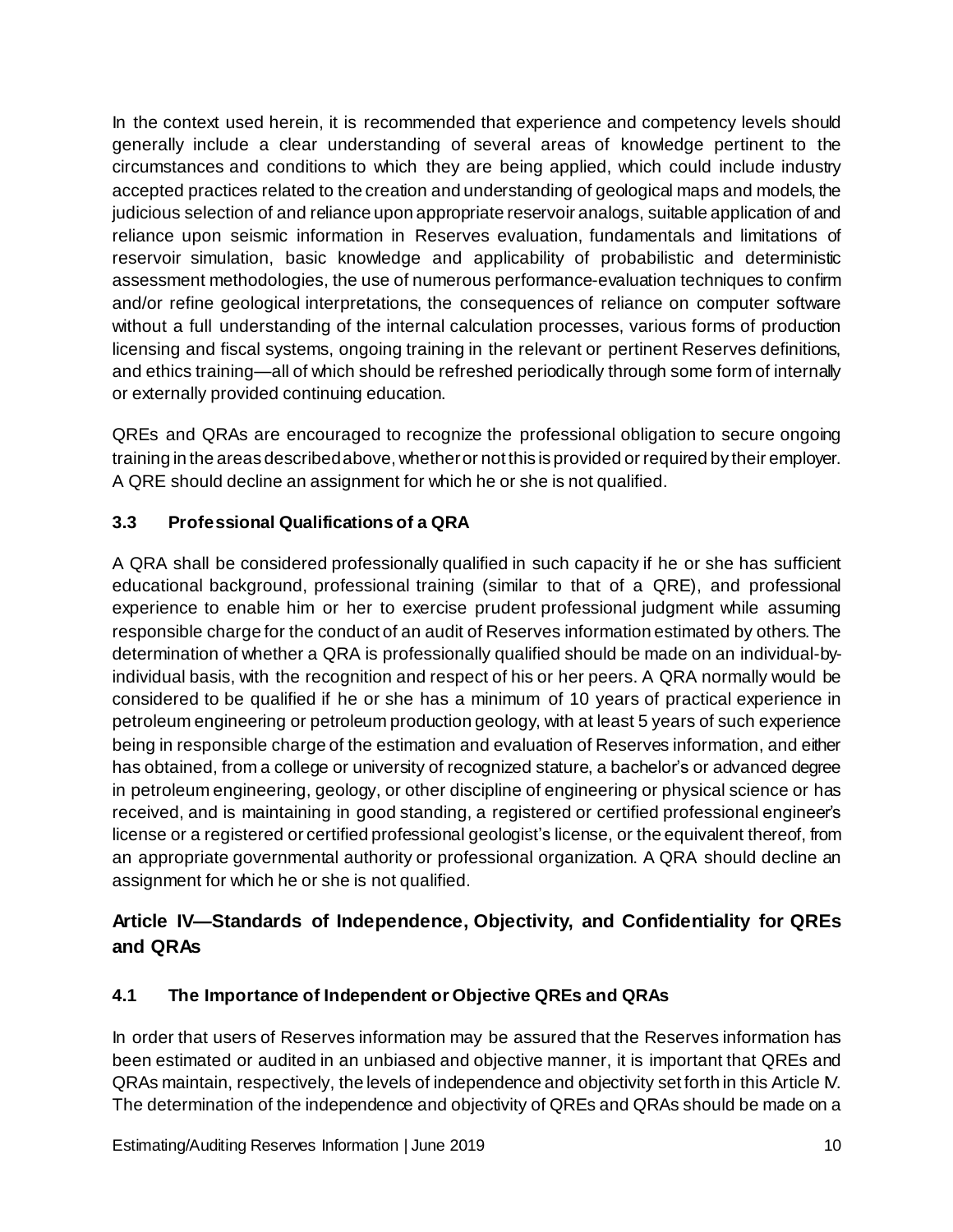case-by-case basis. To facilitate such determination, the Society has adopted standards of independence for consulting QREs and QRAs and standards of objectivity for QRAs employed internally by entities to which the Reserves information relates. To the extent that the applicable standards of independence and objectivity set forth in this Article IV are not met by QREs and QRAs in estimating and auditing Reserves information, such lack of conformity with this Article IV shall be disclosed in any report or opinion relating to Reserves information that purports to have been estimated or audited in accordance with these Standards.

# <span id="page-10-0"></span>**4.2 Requirement of Independence for Consulting QREs and QRAs**

Consulting QREs and QRAs, or any firm of petroleum consultants of which such individuals are stockholders, proprietors, partners, or employees, must be independent from any entity with respect to which such QREs, QRAs, or consulting firms estimate or audit Reserves information that purports to have been estimated or audited in accordance with these Standards. A statement of such independence shall be made a part of any report containing Reserves information.

## <span id="page-10-1"></span>**4.3 Standards of Independence for Consulting QREs and QRAs 2**

Consulting QREs and QRAs, and any firm of petroleum consultants of which such individuals are stockholders, proprietors, partners, or employees, would not normally be considered independent with respect to an entity if, during the term of their professional engagement, the QRE, QRA, or consulting firm participated in:

- (a) **Investments**—Either owned or acquired, or were committed to acquire, directly or indirectly, any material financial interest in an entity or any corporation or other person affiliated therewith or any property with respect to which Reserves information is to be estimated or audited. Any such financial interest, stock, or other ownership in the properties held through direct ownership, trusts, partnerships, or incorporated entities should be disclosed in writing to the entity to determine materiality by the entity and maintained on file by the entity for reviewby financial auditors.
- (b) **Joint Business Ventures**—Either owned or acquired, or were committed to acquire, directly or indirectly, any material joint business investment with an entity or any officer, director, principal stockholder, or other person affiliated therewith.
- (c) **Borrowings**—Were indebted to an entity or any officer, director, principal stockholder, or other person affiliated therewith, provided, however, that retainers, advances against work-in-progress, and trade accounts payable arising from the purchase of goods and services in the ordinary course of business shall not constitute indebtedness within the meaning of this Section 4.3(c).

l

 $2$  For purposes of this Section 4.3, the term "affiliated" shall, with respect to an entity, describe the relationship of a person to such entity under circumstances in which such person directly or indirectly, through one or more intermediaries, controls or is controlled by, or is under common control with, such entity; provided, however, that commercial banks and other bona-fide financial institutions shall not be considered to be affiliated with the entity to which the Reserves information relates unless such banks or institutions actively participate in the management of the properties of such entity. Unless the context requires otherwise, the term "material" shall, for purposes of this Section 4.3, be interpreted with reference to the networth of the consulting QRE or the consulting QRA, or any firm of petroleum consultantsof which such individualsare stockholders, proprietors, partners, or employees.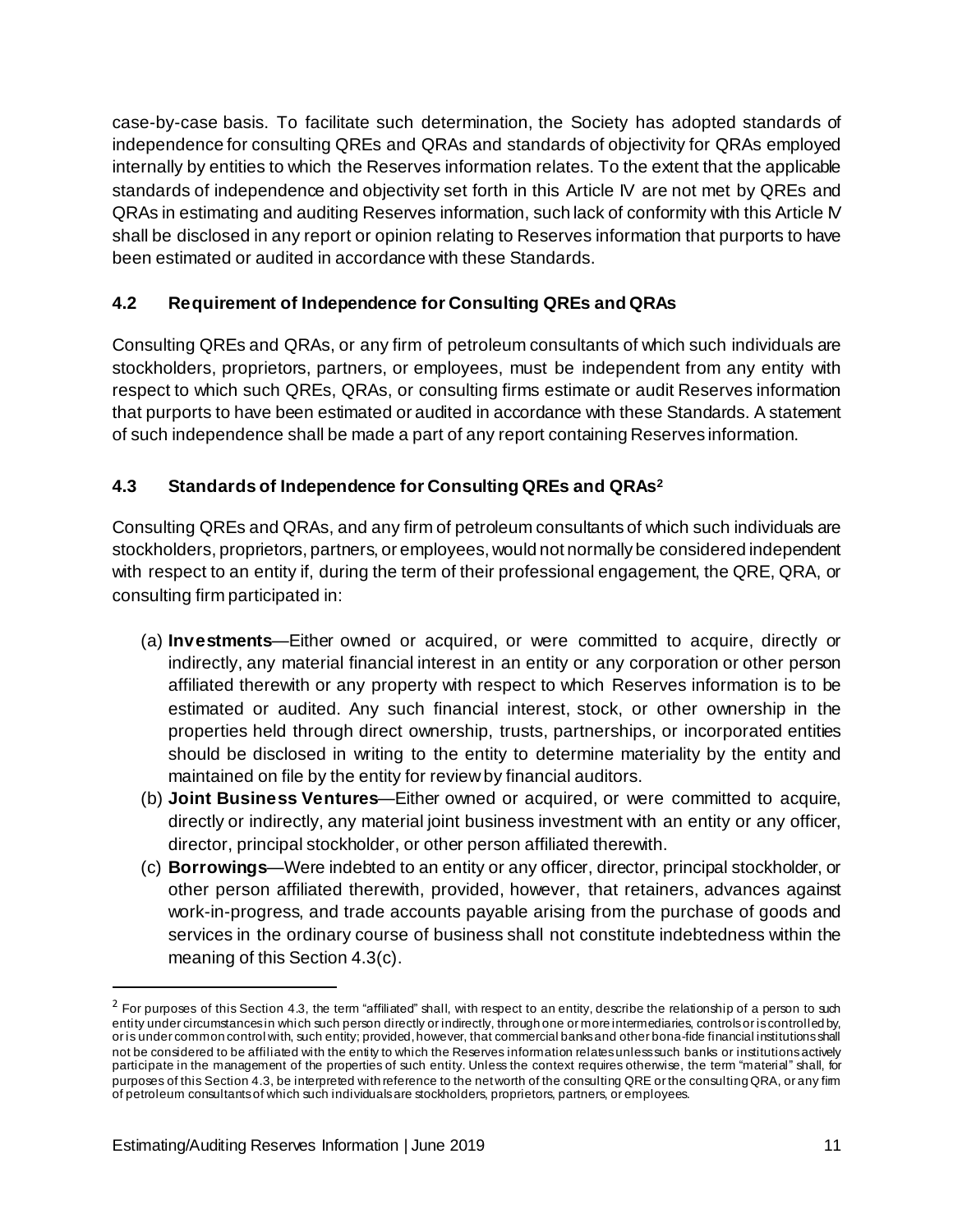- (d) **Guarantees of Borrowings**—Were indebted to any individual, corporation, or other person under circumstances in which the payment of such indebtedness was guaranteed by an entity or any officer, director, principal stockholder, or other person affiliated therewith.
- (e) **Loans to Clients**—Extended credit to an entity or any officer, director, principal stockholder, or other person affiliated therewith or any person having a material interest in any property with respect to which Reserves information was estimated or audited, provided, however, that trade accounts receivable arising in the ordinary course of business from the performance of petroleum engineering and related services shall not constitute the extension of credit within the meaning of this Section 4.3(e).
- (f) **Guarantees for Clients**—Guaranteed any indebtedness owed by anEntity or any officer, director, principal stockholder, or other person affiliated therewith or payable to any individual, corporation, entity, or other person having a material interest in the Reserves information pertaining to such entity.
- (g) **Purchases and Sales of Assets**—Purchased any material asset from, or sold any material asset to, an entity or any officer, director, principal stockholder, or other person affiliated therewith.
- (h) **Certain Relationships With Client**—Were directly or indirectly connected with an entity as a promoter, underwriter, officer, director, or principal stockholder, or in any capacity equivalent thereto, or were otherwise not separate and independent from the operating and investment decision-making process of such entity.
- (i) **Trusts and Estates**—Were trustees, participants, or beneficial owners in any trust, or executors, administrators, or beneficiaries of any estate, if such trust or estate had any direct or indirect interest material to it in such entity or in any property with respect to which Reserves information was estimated or audited.
- (j) **Contingent Fee**—Were engaged by an entity to estimate or audit Reserves information pursuant to any agreement, arrangement, or understanding whereby the remuneration or fee paid by such entity was contingent upon, or related to, the results or conclusions reached in estimating or auditing Reserves information.

The independenceof consulting QREs and QRAs, and the independenceof any firmof petroleum consultants of which such individuals are stockholders, proprietors, partners, or employees, shall not be considered impaired merely because other petroleum engineering and related services were performed for an entity or any officer, director,principal stockholder, or other person affiliated therewith or in regard to any property with respect to which Reserves information was estimated or audited, provided, however, that such other services must have been of a type normally rendered by the petroleum engineering profession and should be clearly disclosed in all reports relating to independent audits of, or reports containing, Reserves information.

# <span id="page-11-0"></span>**4.4 Requirement of Objectivity for QRAs Employed Internally byEntities**

A QRA employed internally by an entity should be empowered by that entity to be objective with respect to auditing of Reserves information relating to such entity if the information purports to have been estimated or audited in accordance with these Standards.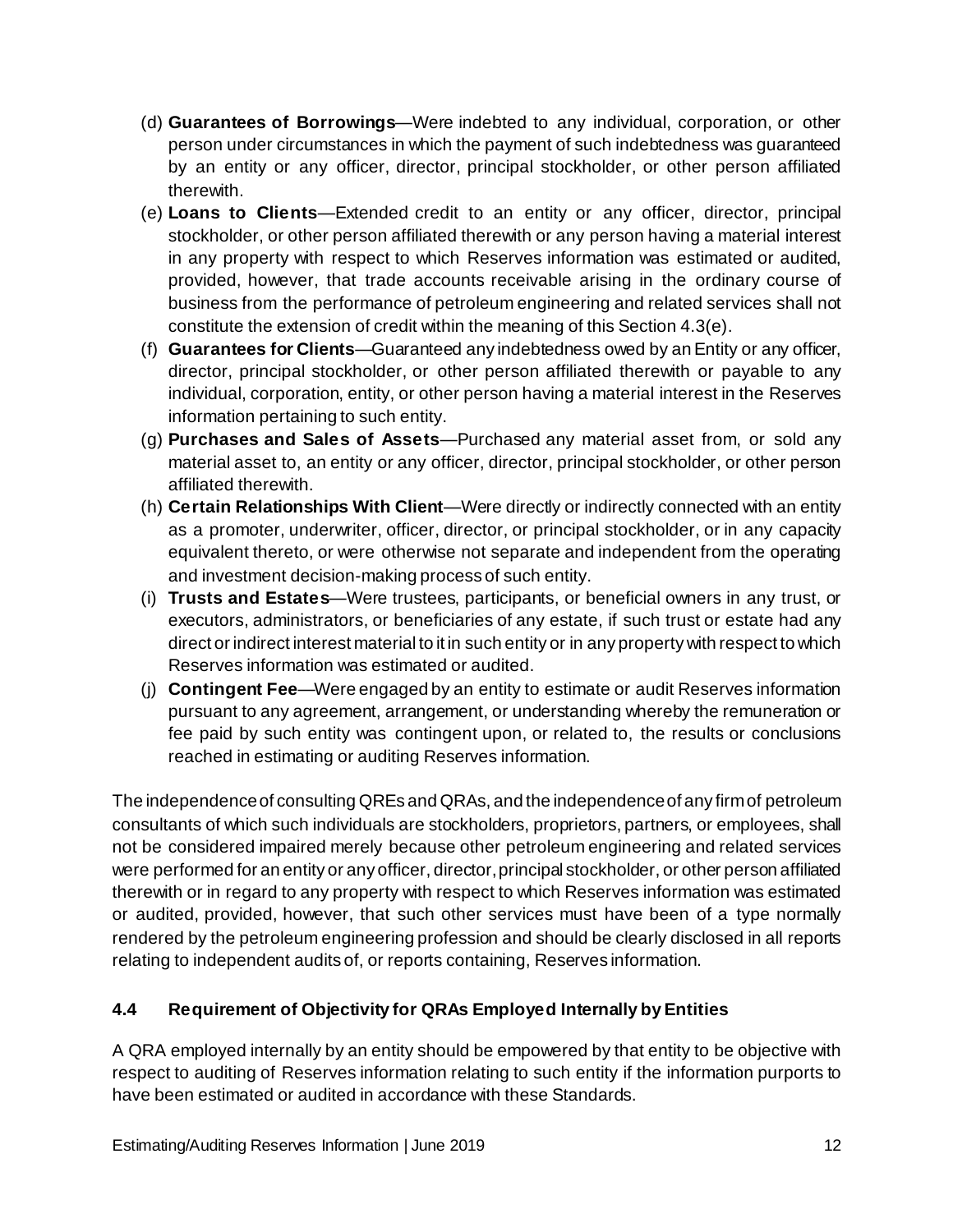# <span id="page-12-0"></span>**4.5 Standards of Objectivity for QRAs Employed Internally byEntities**

A QRA employed internally by an entity would normally be considered to be in a position of objectivity with respect to that entity if, during the time period in which Reserves information was audited, the QRA exhibited:

- (a) **Accountabilityto Management**—Assigned to an internal-audit groupthat is accountable to senior-level management or the board of directors of the entity and kept separate and independent from the operating and investment decision-making process of such entity.
- (b) **Freedom to Report Irregularities**—Granted complete and unrestricted freedom to report, to one or more of the principal executives or the board of directors of the entity, any substantive or procedural irregularities of which the QRA became aware during auditing of Reserves information pertaining to that entity. Certain regulatory guidelines may require, or at least suggest, that such reporting by an internal auditor or auditing group be made routinely, directly, and exclusively to a board of directors, a board committee, or one or more of the members of the entity management team. It may further be appropriate to consider that internal QRAs and their supervisors, if any, be excluded from any Reserves-based compensation incentive plans or the budget-allocation processes of the entity. If Reserves-based compensation incentive plans for internal QREs, QRAs, supervisors, or management exist within the entity, then such incentive plans should be clearly disclosed in any Reserves reporting external to the entity. Further disclosures may be appropriate in any circumstance(s) in which the internal QRA(s) and the entityQRE(s) have been unable to reach agreement within the prescribed tolerances for a single property or group of properties.

#### <span id="page-12-1"></span>**4.6 Requirement of Confidentiality**

QREs, QRAs, and any firm of petroleum consultants of which such individuals are stockholders, proprietors, partners, or employees, should retain in strictest confidence Reserves information and other data and information furnished by, or pertaining to, an entity, and such Reserves information, data, and information should not be disclosed to others without the prior consent of the entity. This practice should be followed whether or not a confidentiality agreement has been executed.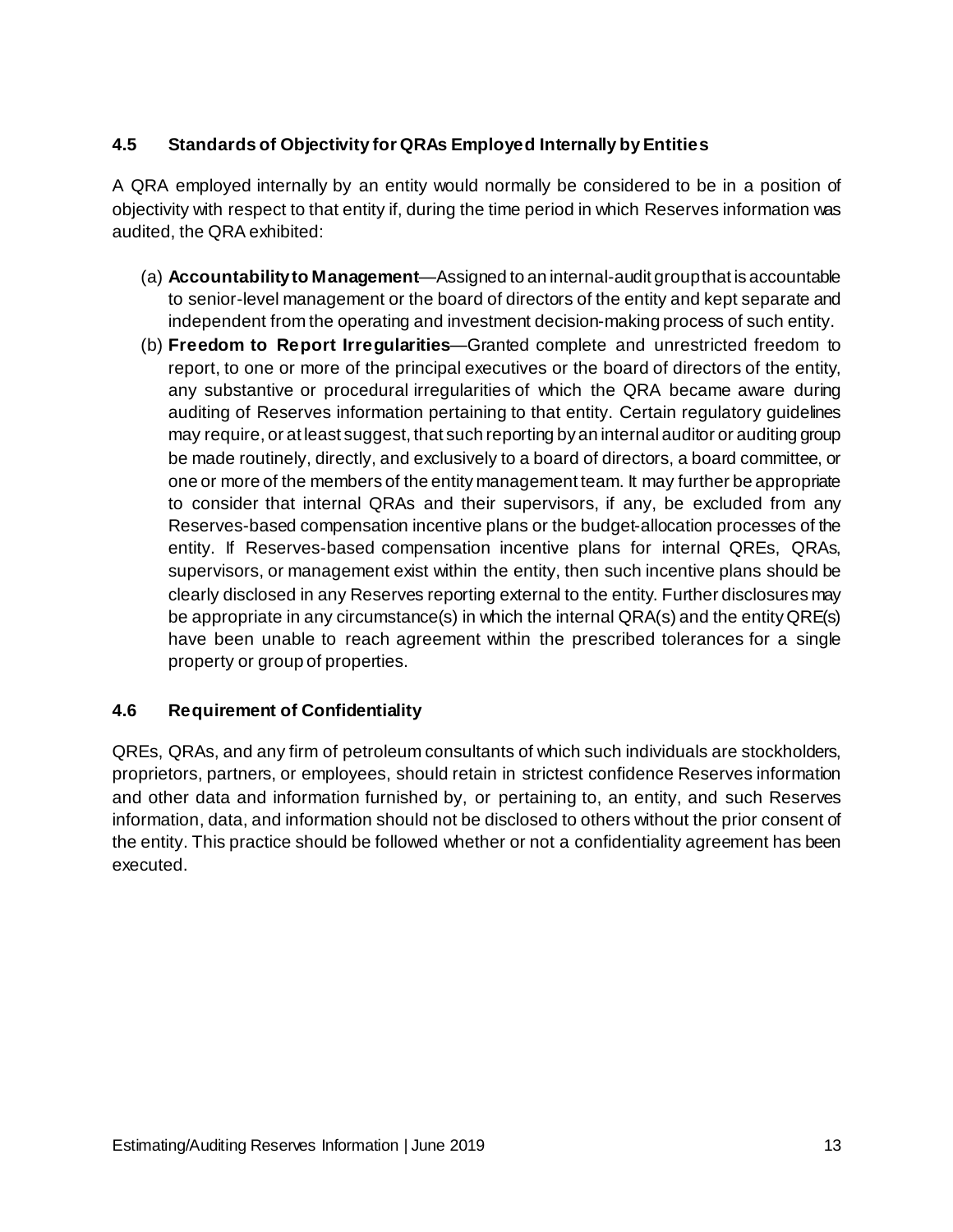# <span id="page-13-0"></span>**Article V—Standards for Estimating Reserves and Other Reserves Information**

## <span id="page-13-1"></span>**5.1 General Considerations in Estimating Reserves Information**

Reserves information may be estimated through the use of generally accepted geological and engineering methods that are consistent with both these Standards and any statutory and regulatory provisions that are applicable to such Reserves information, in accordance with its intended use. In estimating Reserves information for a property or group of properties, QREs will determine the geological and engineering methods to be used in estimating Reserves information by considering the sufficiency and reliability of the database; the stage of development; the performance history; the experience of the QRE with respect to such property or group of properties, and with respect to similar properties; and the significance of such property or group of properties to the aggregate oil and gas properties and interests being estimated or evaluated.

The subsequent reporton Reserves information should set forth information regardingthe manner in which, and the assumptions pursuant to which, the report was prepared. Such disclosure should include, where appropriate: definitions of the significant terms used in the report; the geological and engineering methods and measurement base used in preparing the Reserves information and the source of the data used with regard to ownership interests and to oil and gas production and other performance data; costs of development, operations, and abandonment; product prices; and agreements relating to current andfutureoperations,transportation, and sales of production. Reference is made herein to the PRMS, published jointly in 2018 by the Society, WPC, AAPG, SPEE, SEG, SPWLA, and EAGE. However, these Standards apply regardless of the specified system being used in the evaluation.

#### <span id="page-13-2"></span>**5.2 Adequacy of Database in Estimating Reserves Information**

The sufficiency and reliability of the database are of primary importance in the estimation of Reserves and other Reserves information. The type and extent of the data required will necessarily vary in accordance with the methods used to estimate Reserves and other Reserves information. In this regard, information must be available with respect to each property or group of properties as to ownership and fiscal terms, marketing arrangements (including product prices), operating interests, expense interests, revenue interests, and future changes in any of such interests that, based on current circumstances, are expected to occur. Additionally, if future net revenue from Reserves, or the present value of such future net revenue, is to be estimated, the database should include, with respect to each property or group of properties, estimated future expenditures for capital required in field development and continued production maintenance, including but not limited to workovers and compression costs, operating costs, taxes, fees, transportation charges, and ultimate dismantlement costs, if appropriate. The foregoing is not intended as a complete listing of all items required for consideration in the estimation of Reserves and other Reserves information.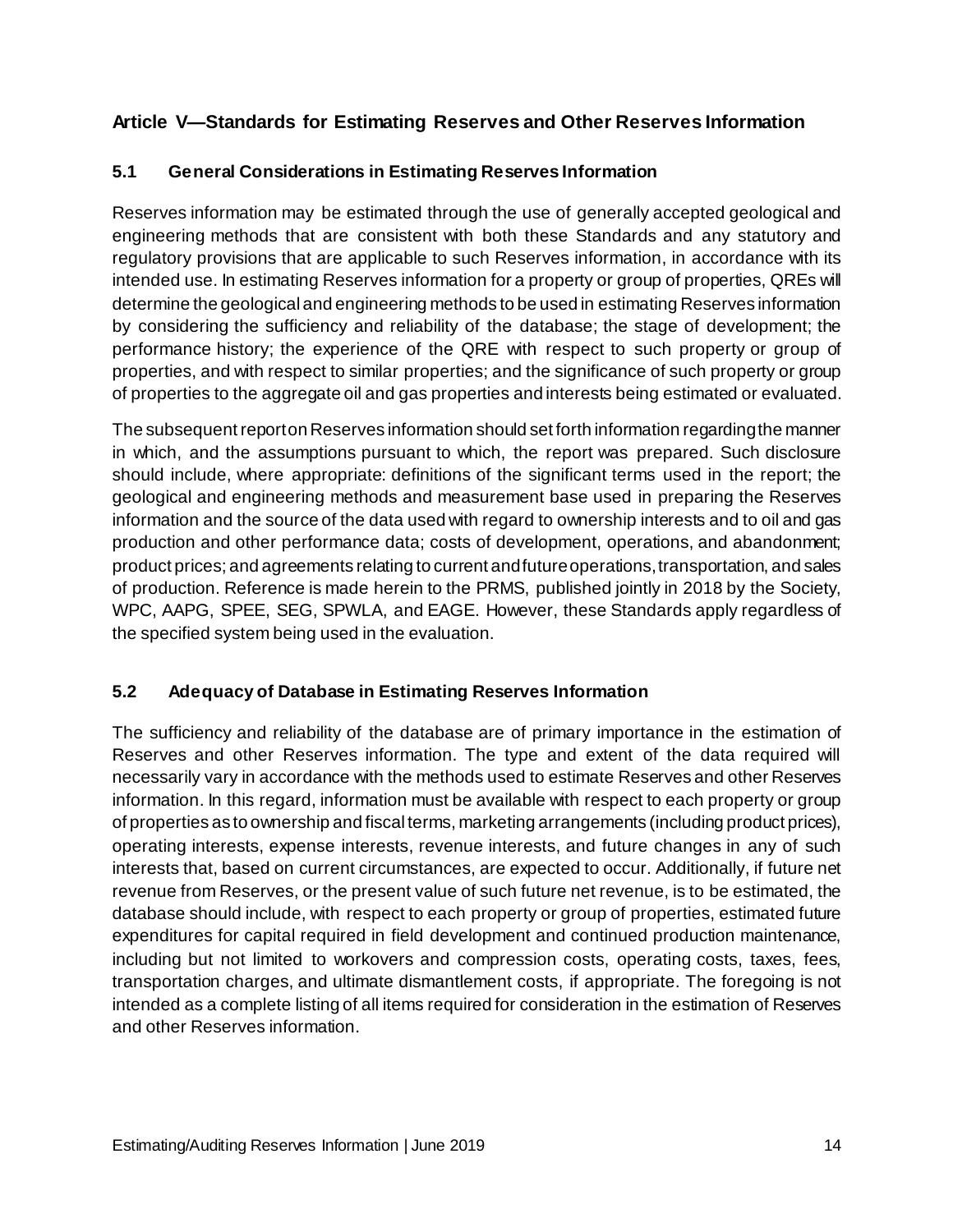#### <span id="page-14-0"></span>**5.3 Estimating Reserves**

The acceptable methods for estimating Reserves include (i) the volumetric method;(ii) evaluation of the performance history; (iii) development of a mathematical model through consideration of material balance and computer-simulation techniques; and (iv) analogy to other reservoirs if geographic location, formation characteristics, or similar factors render such analogy appropriate. In estimating Reserves, QREs should use the particular methods and, if possible, a combination of a number of methods that, in their professional judgment, are most appropriate given the geographic location, reservoir rock and fluid characteristics, nature of the property or group of properties for which Reserves are being estimated, the amount and quality of available data, and the significance of such property or group of properties in relation to the oil and gas properties for which Reserves are being estimated. For all methodologies, the current reservoir conditions, such as pressures and fluid contacts, must be given consideration because these may vary with time over the producing life of the property. Any or all of the methods identified above may need adaptation to conform to the Reserves definitions that are applicable to the purpose of the estimate. In no event should the result of two or more methodologies be averaged to provide an estimate of Reserves.

**5.3.1 Estimating Reserves by the Volumetric Method.**Estimating Reserves in accordance with the volumetric method involves estimation of petroleum in place on the basis of review and analysis of such documents and information as: ownership and development maps; geological maps and models; open-hole and cased-hole well logs and formation tests; relevant reservoir, fluid, and core data; relevant seismic data and interpretations; and information regarding the existing and planned completion of oil and gas wells and any production performance thereof. An appropriately estimated recovery efficiency is applied to the resulting oil- and gas-in-place quantities to derive estimated original Reserves. The unmodified term "Reserves" is applicable to remaining quantities of petroleum, net of cumulative production, at any effective reporting date. The estimated recovery efficiency may also vary as a function of the appropriate Reserves category.

**5.3.2 Estimating Reserves by Analyzing Performance Data.** For reservoirs with respect to which performance has disclosed reliable production trends, Reserves may be estimated by analysis of performance histories and projections of such trends. These estimates may be predicted primarily on an analysis of the rates of decline in production and on appropriate consideration of other performance parameters including, but not limited to, reservoir pressures, oil/water ratios, gas/oil ratios, and gas/liquid ratios. Particular attention should be given to the use of proprietary or commercial software programs that use various types of mathematical routines to assist in the projection of future production rates or pressure trends. Professional judgment and experience, perhaps derived from appropriate analogies, should always be used in confirming mathematically derived projections.

**5.3.3 Estimating Reserves Using Mathematical Models (Reservoir Simulation).** Reserves and future production performance can be estimated through a combination of detailed geological and reservoir engineering studies and mathematical or computer-simulation models. The validity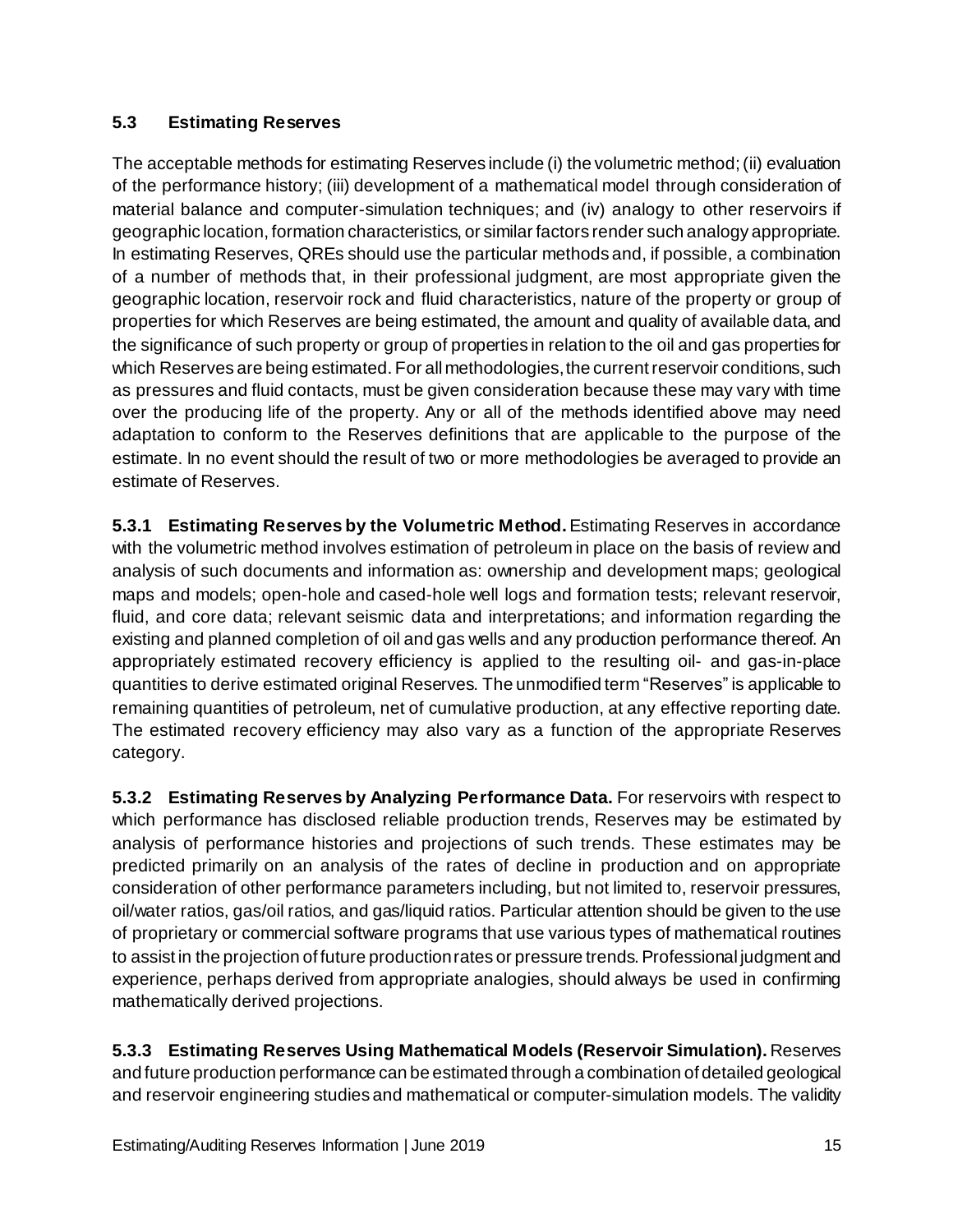of the mathematical simulation models is enhanced by the degree to which the calculated history matches the performance history, particularly at individual well locations. Where performance history is unavailable, special consideration should be given to determining the sensitivity of the calculated ultimate recoveries to the data that are the most uncertain. After making such sensitivity determinations, the ultimate recovery should be based on computed results using a combination of input parameters appropriate for the categorization of Reserves assigned. Again, the user is advised to exercise caution in accepting results produced through use of proprietary or commercial software without a full understanding of the internal mathematical algorithms and correlations.

**5.3.4 Estimating Reserves by Analogy to Comparable Reservoirs.** If performance trends have not been established with respect to oil and gas production, future production rates and Reserves may be estimated by analogy to reservoirs in the same formation and in the same geological environment having similar reservoir rock and fluid characteristics, drive mechanisms, and established performance trends. Care should be taken to recognize current reservoir rock and fluid characteristics and conditions (particularly the stage of depletion), because these can vary substantially during the producing life of any property and could affect the validity of the analogy used. The choice and selection of acceptable analogs for Reserves categorization may be described in certain regulatory reporting applications.

# <span id="page-15-0"></span>**5.4 Categorization of Reserves**

Reserves must be categorized according to the level of certainty at which they are perceived to be recovered. To guide the categorization of Reserves, Reserves and resource definitions have been promulgated by various regulatory bodies and professional organizations throughout the world. Most such definitions allow for different categories of Reserves depending on the level of certainty associated with the Reserves estimate. The highest category of Reserves in many systems is "Proved Reserves," which require the highest degree of confidence. Other categories of unproved Reserves, such as "Probable" or "Possible," imply decreasing levels of certainty. Proved plus Probable (2P) Reserves may represent the best estimate for many purposes, including regulatory reporting in some countries. When presenting a set of Reserves quantities, the QRE should always identify the definitions under which those Reserves were determined. Different categories of Reserves are used for different purposes. Proved Reserves are always included in reports used for financial reporting and lending; however, the incorporation of both Proved and Probable Reserves is becoming increasingly common in regulatory and financial reporting. Many, if not most, entities and other users of Reserves information routinely rely on a recognition of all Reserves categories for virtually all related business decisions.

The SPE 2018 definitions contain a general requirement that Proved Reserves have a "reasonable certainty" of being recovered. Other more-specific criteria must also be met for Reserves to be classified as Proved. The definition for Probable Reserves is less stringent, requiring that a general test of "more likely than not" be satisfied. Possible Reserves are those unproved Reserves that analysis of geological and engineering data suggests are less likely to be recoverable than Probable Reserves.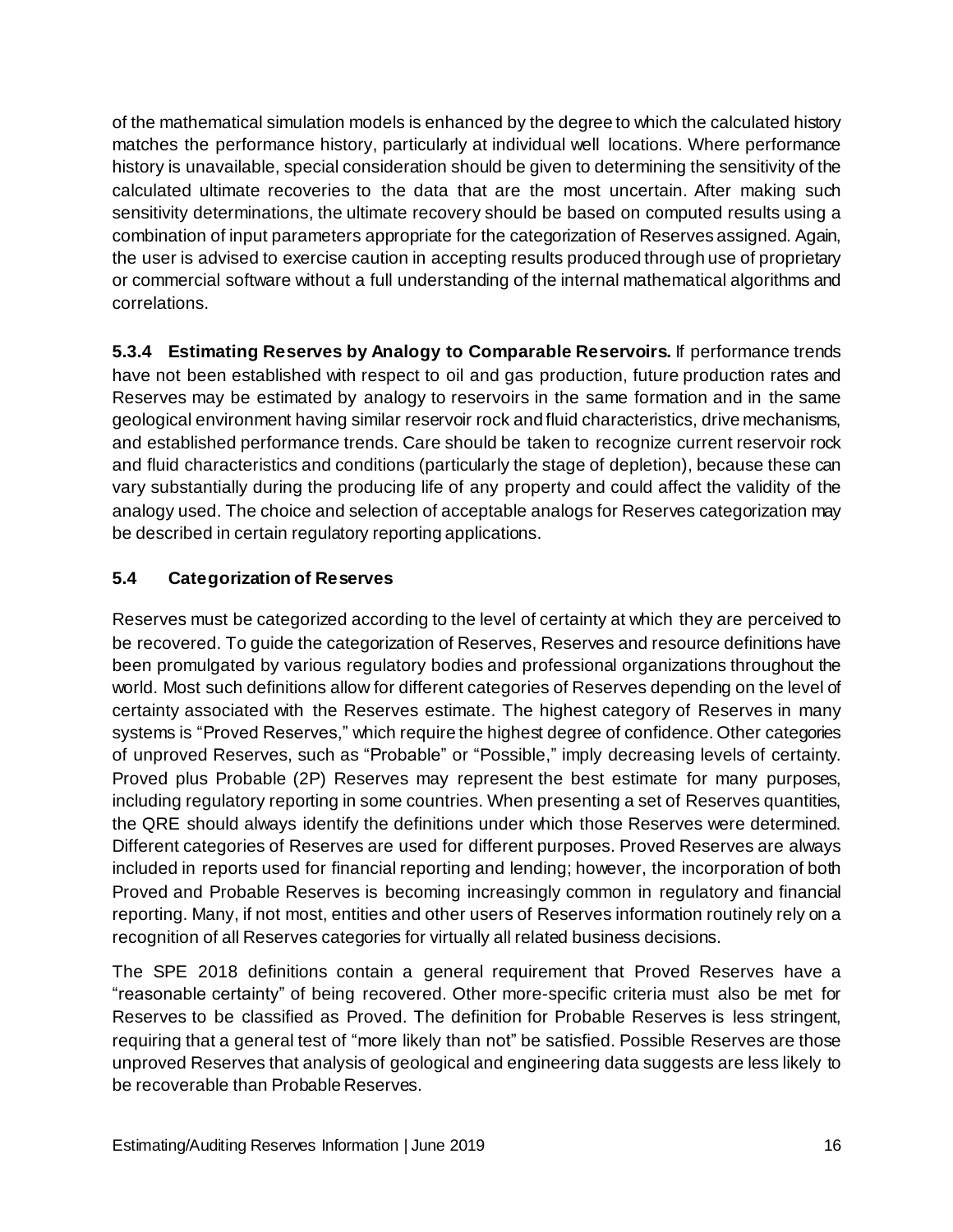## <span id="page-16-0"></span>**5.5 Deterministic and Probabilistic Methods of Estimating Reserves**

Under the PRMS 2018, Reserves estimates may be prepared using deterministic or probabilistic methods. With the deterministic method, the QRE selects a single value for each parameter to be used in the calculation of Reserves. The discrete value for each parameter is selected on the basis of the QRE's opinion of the value that is most appropriate for the corresponding Reserves category.

With the probabilistic method, a full range of possible values is described for each parameter. A mathematical technique, such as Monte Carlo simulation (being one of several techniques), is then used to perform a large number of random, repetitive calculations to generate a range of possible outcomes for the Reserves and their associated probability of occurrence. Care should be given to all parameter values chosen, but particularly for the endpoints of the relevant parameters, to ensure that the possible outcomes generated are reasonable. In principle, the two methods use comparable calculation techniques. Conceptually, a deterministic estimate is a single value taken from a range of possible Reserves values that can be expressed by a probabilistic analysis.

For Proved Reserves, the PRMS 2018 definitions specify that there should be at least a 90% probability that the quantities actually recovered will equal or exceed the estimate if probabilistic methods are used. Similarly, the definitions specify that there should be at least a 50% probability that the quantities actually recovered will equal or exceed the sum of estimated 2P Reserves. Finally, there should be at least a 10% probability that the quantities actually recovered will equal or exceed the sum of estimated Proved plus Probable plus Possible Reserves.

It should be noted that the probability distribution of Reserves values associated with the aggregation of a number of individual entities may be different from the arithmetic sum of the probability distributions for those entities. As the number of entities increases, the spread between the tails of the aggregated probability distribution decreases with respect to the spread observed for the arithmetic sum. In general, however, the arithmetic sum of a set of mean estimates will equal the mean of a probabilistic sum of such estimates. The aggregation method used should be appropriate to the use of the results. Without specific regulatory guidance, the PRMS 2018 definitions recommend that reported Reserves should not be based on probabilistic models beyond the field, property, or project level, and that further aggregation be by arithmetic summation by Reserves category. In all cases, the aggregation method and any additional conditions should be stated clearly.

# <span id="page-16-1"></span>**5.6 Estimated Future Rates of Production**

Future rates of oil and gas production may be estimated by extrapolating production trends where such trends have been established. If production trends have not been established, future rates of production may be estimated by analogy to the respective rates of production of reservoirs in the same geographic area having similar geological features, reservoir rock, drive mechanism, and fluid characteristics. If (i) production trends from the property or group of properties with respect to which Reserves are being estimated or (ii) rates of production from similar reservoirs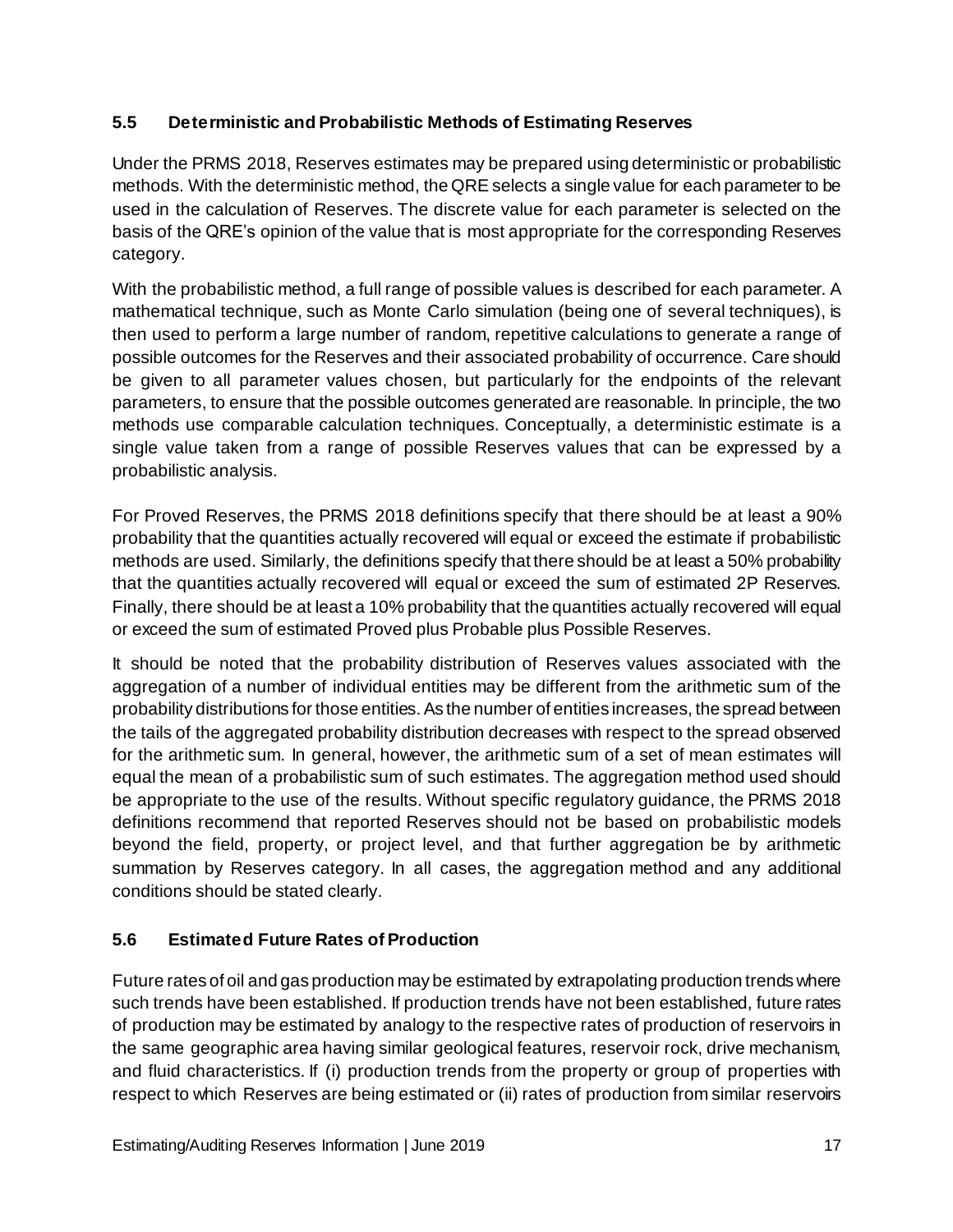are not available, the estimates of future rates of production may be predicated on an assumed future decline rate that takes into proper consideration the cumulative oil and gas production that is estimated to occur before the predicted decline in such production in relation to the estimated ultimate production. Reservoir simulation is also an accepted method of estimating future rates of production. Irrespective of the method used, however, proper consideration should be given to (i) the producing capacities of the wells; (ii) the number of wells to be drilled in the future, together with the proposed times when such are to be drilled and the structural positions of such wells; (iii) the energy inherent in, or introduced to, the reservoir; (iv) the estimated ultimate recovery; (v) future remedial work to be performed; (vi) the scheduling of futurewellabandonments;(vii) normal downtime that may be anticipated; and (viii) artificial restriction of future production rates that is attributable to statutory and regulatory provisions, purchaser proration, marketing limitations, and other factors.

## <span id="page-17-0"></span>**5.7 Estimating Other Reserves Information**

A QRE often estimates Reserves information other than Reserves and future rates of production to make his or her report more useful. Reserves net to the interests appraisedare estimated using the entity's ownership interest in the property or group of properties, or in the production therefrom, with respect to which Reserves were estimated. The nature of the ownership interest of the entity may be established or affected by any number of arrangements, which the QRE must take into account. Estimated future revenues are calculated from the estimated future rates of production (attributable to the entity's entitlement) by applying the appropriate sales prices furnished by the entity or by using such other pricing levels as may be required by statutory and regulatory provisions that are applicable to such a report in accordance with its intended use. Where appropriate, the QRE deducts from such future revenues any existing production or severance taxes; taxes levied against property or production; estimates of future operating costs; estimates of any future development; equipment or other significant capital expenditures required for the production of the Reserves; and net costs of abandonment, decommissioning and restoration. Such deductions normally include various overhead and management charges.

For some purposes, it is desirable to subtract income taxes and other governmental levies in estimating future net revenues. The foregoing may need to be modified to use the "economic interest" method in the estimation of Reserves (and Reserves information) owned or controlled by an entity through a production-sharing agreement or other various forms of contracts or licensing agreements, as may be applicable. Legal advice may be critical to the full understanding of specific contract language affecting the right to report Reserves in compliance with various regulatory bodies.

In estimating future net revenues, the QRE should consider, where appropriate, any known or likely changes resulting from historical operating costs, current estimates of future capital expenditures, or any other factors that may affect estimated limits of economic production.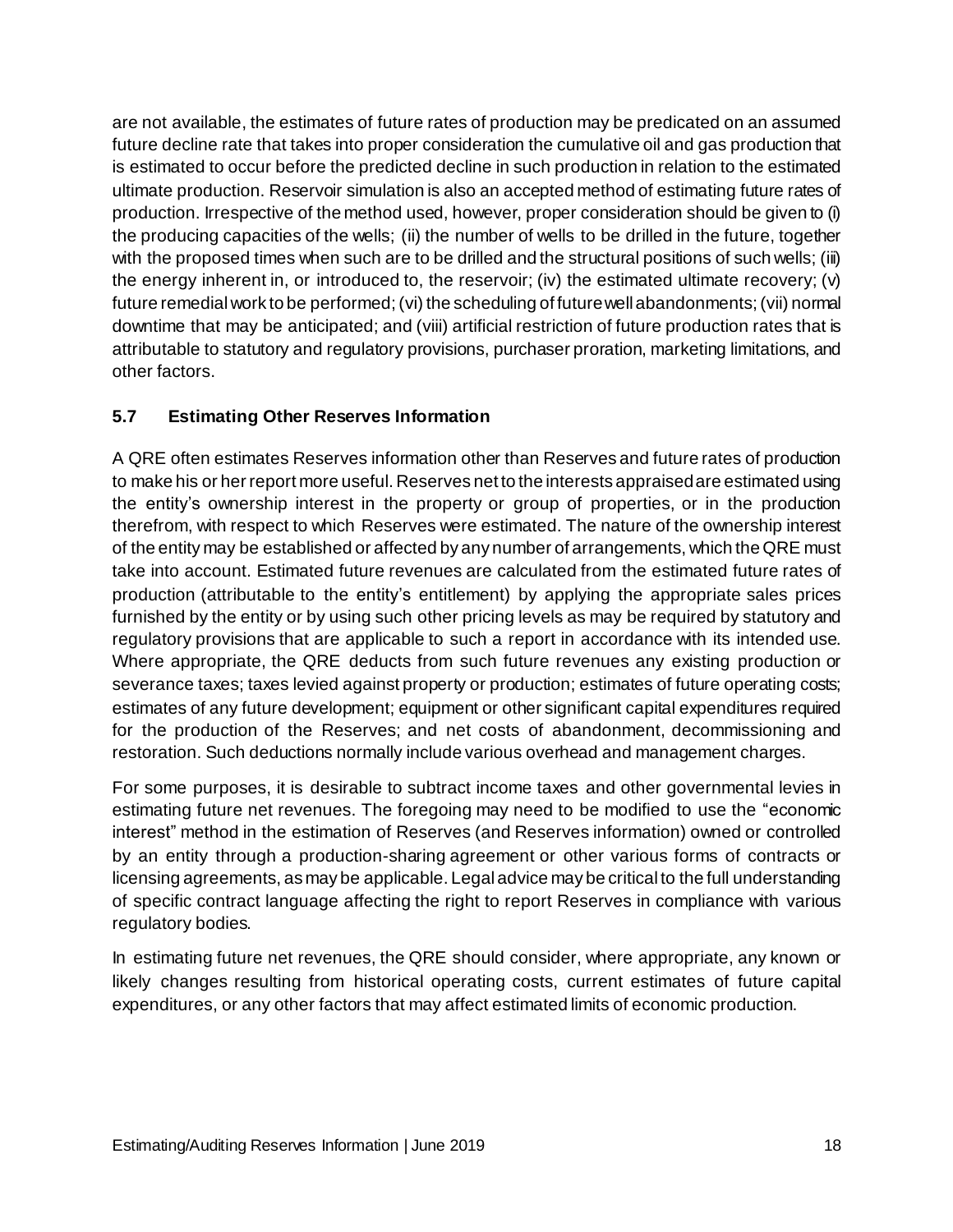# <span id="page-18-0"></span>**Article VI—Standards for Auditing Reserves and Other Reserves Information**

## <span id="page-18-1"></span>**6.1 The Concept of Auditing Reserves and Other Reserves Information**

An audit is an examination of Reserves information that is conducted for the purpose of expressing an opinion as to whether such Reserves information, in the aggregate, is reasonable and has been estimated by qualified individuals and presented in conformity with generally accepted petroleum engineering and evaluation principles and in compliance with the relevant Reserves definitions. (See expanded definition of a Reserves audit and types of Reserves reports in Section 2.2).

As discussed in Section 1.3, the estimation of Reserves and other Reserves information is an imprecise science because of the many unknown geological and reservoir factors that can only be estimated through sampling techniques. Reserves are therefore only estimates, and they cannot be audited for the purpose of verifying exactness. Instead, Reserves information is audited for the purpose of reviewing in sufficient detail the policies, procedures, methods, and data used by an entity in estimating its Reserves information so that the QRA may express an opinion as to whether, in the aggregate, the Reserves information furnished by the entity is reasonable within established and predetermined tolerances and has been estimated and presented in conformity with generally accepted petroleum engineering and evaluation principles and the controlling Reserves definitions.

The methods and procedures used by an entity, and the Reserves information furnished by that entity, must be reviewed in sufficient detail to permit the QRA, in his or her professional judgment, to express an opinion as to the reasonableness of the entity's Reserves information. In some cases, the auditing procedure may require independent estimates of Reserves information for some or all properties. The desirability of such re-estimation will be determined by the QRA exercising his or her professional judgment in arriving at an opinion as to the reasonableness of the entity's Reserves information.

There may be some instances in which the QRA cannot issue an unqualified report attesting to "reasonable" agreement in the aggregated Reserves information compiled by the entity. In such circumstances, the entity may be requested to reviewand revise certain portions of its Reserves information in a joint effort to produce an aggregated result within the predetermined tolerances comprising "reasonableness." Failure to do so may result in a qualified report containing full disclosure of the inability to reach the desired result.

#### <span id="page-18-2"></span>**6.2 Limitations on the Responsibility of QRAs**

Because the primary responsibility for estimating and presenting Reserves information pertaining to an entity rests with the management of such entity, the responsibility of the QRA is necessarily limited to any opinion they express with respect to such Reserves information. In discharging such responsibility, the QRA may accept, generally without independent verification, information and data furnished by the entity with respect to ownership terms and interests, oil and gas production, historical costs of operation and development, product prices, agreements relating to current and future operations and sales of production, and other specified matters. If during the course of the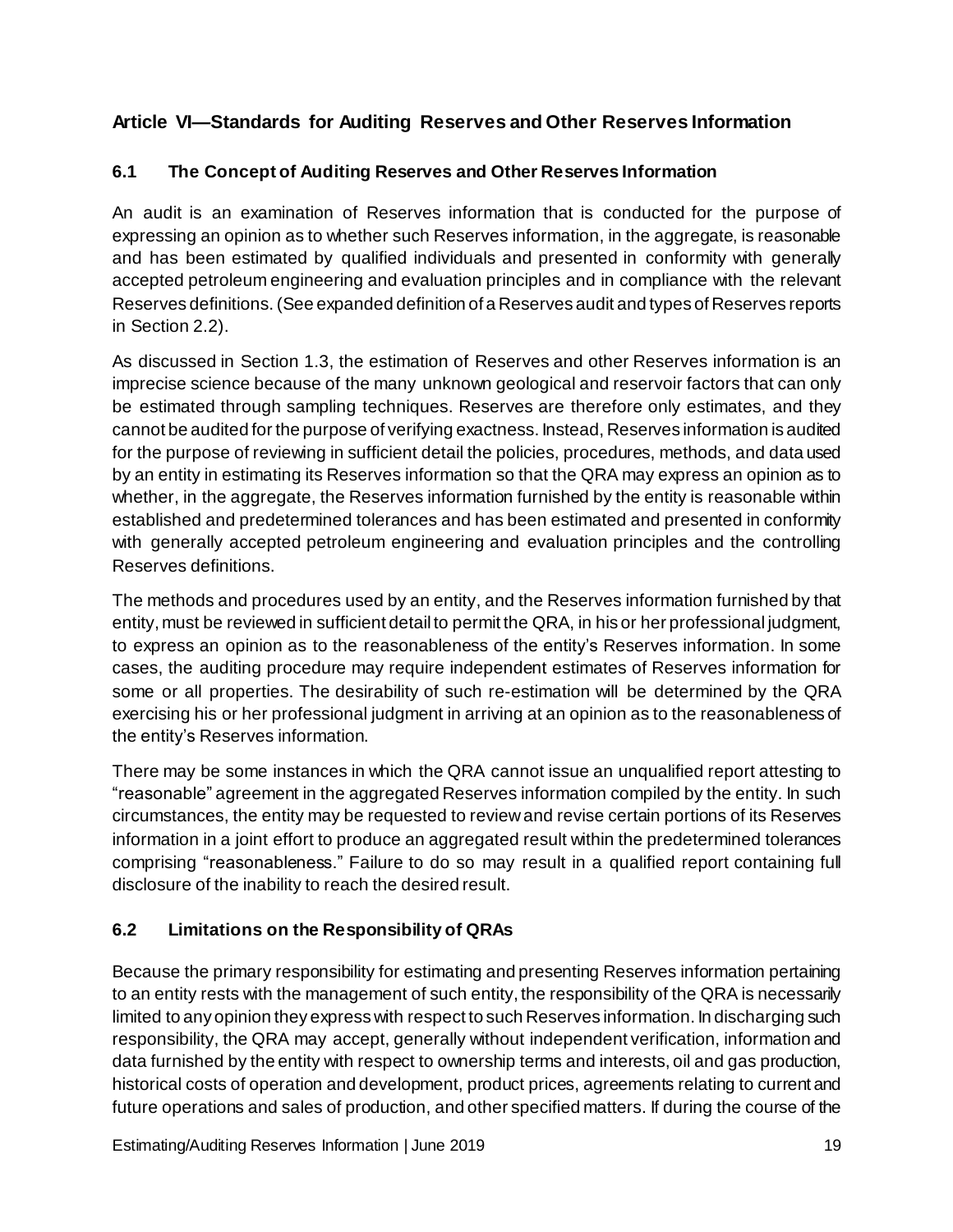audit, however, questions arise as to the accuracy or sufficiency of any information or data furnished by the entity, the QRA should not rely on such information or data unless such questions are resolved or the information or data are independently verified. If Reserves information is used for financial accounting purposes, certain basic data would ordinarily be tested by an entity's independent public accountants in connection with their examination of the entity's financial statements. Such basic data would include information such as the property interests owned by the entity; historical production data; and the prices, costs, and discount factors used in valuations of Reserves. The QRA should, however, reviewestimates of major expenditures for development and equipment and any major differences between historical operating costs and estimated future operating costs.

#### <span id="page-19-0"></span>**6.3 Understanding Among an Entity, Its Independent Public Accountants (Where Applicable), and the QRA**

An understanding should exist among an entity, its independent public accountants (where applicable), and the QRA with respect to the nature of the work to be performed by the QRA. Irrespective of whether the QRA is a consultant or employed internally by the entity, the understanding between the entity and the QRA should include at least the following:

- (a) **Availabilityof Reserves Information**—The entity willprovide the QRA with (i) allexisting Reserves information prepared by that entity, (ii) access to all basic data and documentation pertaining to the oil and gas properties of that entity, (iii) access to all personnel of that entity who might have information relevant to the audit of such Reserves information, and (iv) the right to use additional nonconfidential information available to the QRA from other reliable sources.
- (b) **Performance of Audit**—The QRA will (i) study and evaluate the appropriateness of the methods and procedures used by the entity in estimating and documenting its Reserves information; (ii) reviewthe Reserves definitions and classifications used by the entity; (iii) test and evaluate the Reserves information of the entity and the underlying data to the extent considered necessary by the QRA; and (iv) express an opinion as to the reasonableness, in the aggregate, of the entity's Reserves information.
- (c) **Availability of Audit Report to Independent Public Accountants**—The QRA will, upon written request, permit his or her audit report to be provided to the independent public accountants of the entity, when appropriate, for use in their examination of its financial statements and be available to discuss the audit report with the independent public accountants or others as authorized by the entity.
- (d) **Coordination Betweenthe QRAand Independent Public Accountants**—The QRAand the entity's independent public accountants will coordinate their efforts and agree on the records and data of the entity to be reviewed by each, where such coordination is necessary. In the case of an audit to be conducted by the consulting QRA, it is preferable that such understanding be documented, as through an engagement letter between the entity and the consulting QRA.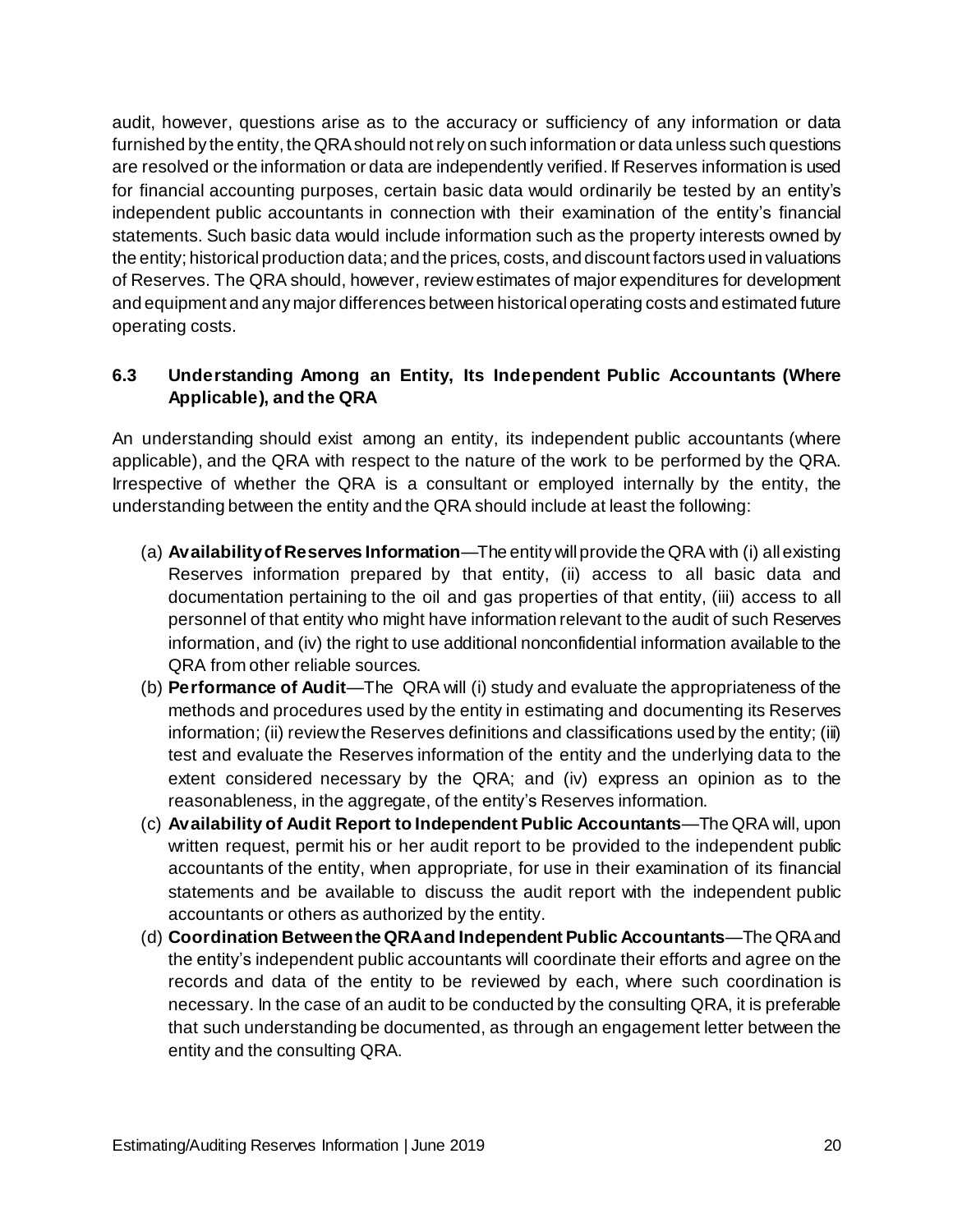#### <span id="page-20-0"></span>**6.4 Procedures for Auditing Reserves Information**

Irrespective of whether the Reserves information pertaining to an entity is being audited by a consulting QRA or a QRA employed internally by that entity, the audit should be conducted in accordance with the following procedures:

- (a) **Proper Planning and Supervision**—The audit should be adequately planned, and assistants, if any, should be properly supervised. Clear paths of communication by the QRA with all relevant individuals shall be established, along with unrestricted access to pertinent data, work papers, and Reserves information to be audited during normal business hours.
- (b) **Early Appointment of a QRA**—Where appropriate, early appointment of a QRA is advantageous both to the entity and to the QRA. Early appointment enables the QRA to plan his or her work so that it may be performed expeditiously and to determine the extent to which such can be completed before the balance sheet date. Preliminary work by the QRA benefits the entity by facilitating the efficient and expeditious completion of the audit of that entity's Reserves information.
- (c) **Disclosure of the Possibility of a Qualified Audit Opinion**—Before accepting an engagement, the QRA should ascertain whether circumstances are likely to permit an unqualified opinion with respect to an entity's Reserves information and, if such will not, the QRA should discuss with the entity the possible necessity of the QRA rendering a qualified opinion and the possible remedies to the circumstances giving rise to the potential qualification of such an opinion.
- (d) **InterimAudit Procedures**—Many audit tests can be conducted at almost any time during the year. In the course of interimwork, the QRA may test the entity's methods, procedures, and controls to determine the extent to which such are reliable. It is acceptable practice for the QRA to complete substantial parts of an audit examination at interim dates. When a significant part of an audit is completed during the year and the entity's methods, procedures, and controls are found to be effective, the year-end audit procedure may consist primarily of an evaluation of the impact of new data. The QRA must nevertheless be satisfied that the procedures and controls are still effective at the year's end and that new discoveries, recent oil and gas production, and other recent information and data have been taken into account. The QRA would not be required to retest the database pertaining to an entity's properties and interests unless his or her inquiries and observations indicate that conditions have changed significantly.
- (e) **General Matters To Be Reviewed With Respect to Reserves Information**—An audit of the Reserves information pertaining to an entity generally should include a review of the policies, procedures, controls, documentation, and guidelines of that entity with respect to the estimation, review, and approval of its Reserves information; the qualifications and independence of QREs employed internally by the entity; ratios of the entity's Reserves to annual production for, respectively, oil, gas, and natural-gas liquids; historical Reserves and revision trends with respect to the oil and gas properties and interests of the entity; ranking by size of properties or groups of properties with respect to estimates of Reserves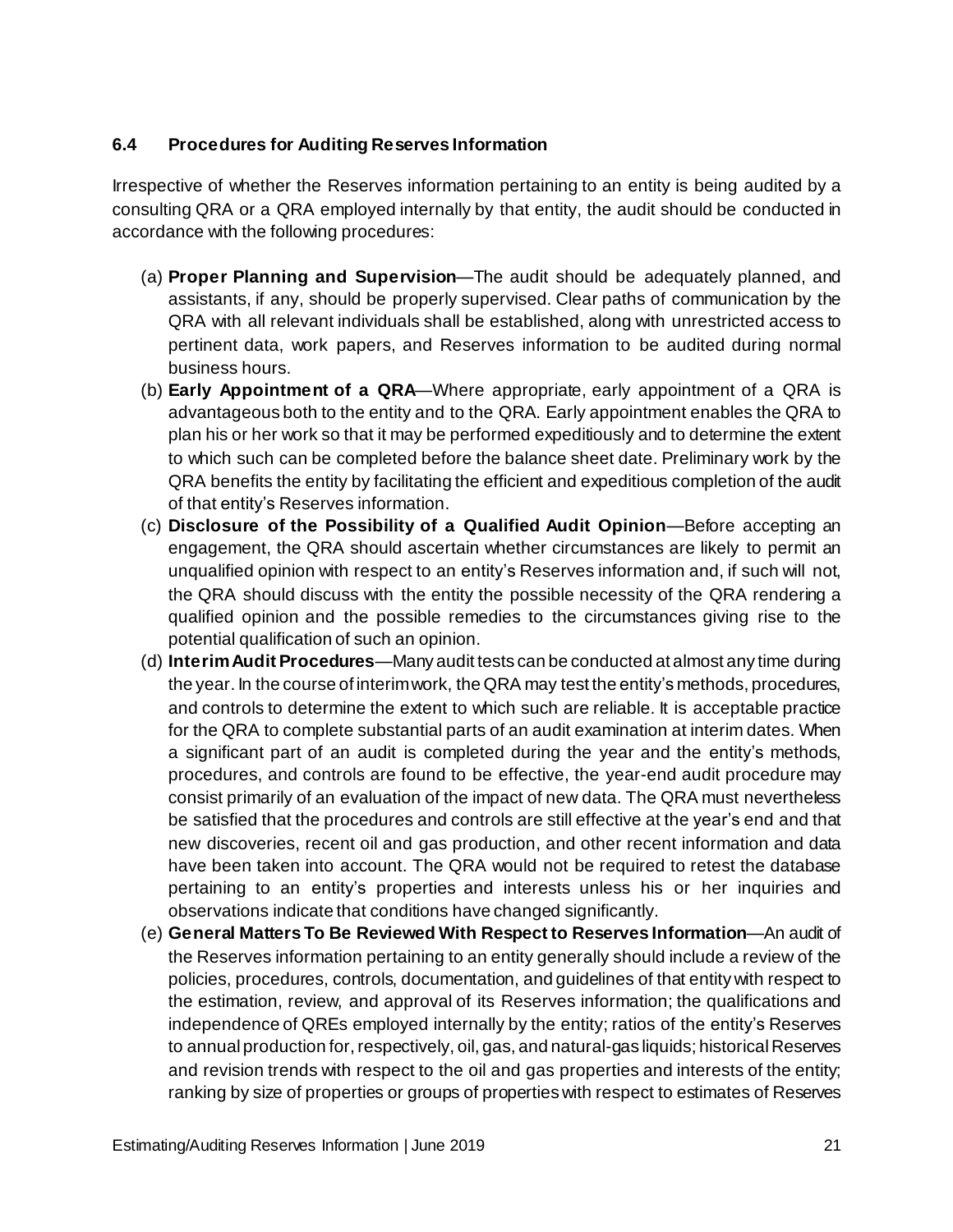or the future net revenue from such Reserves; percentages of Reserves estimated by each of the various methods set forth in Section 5.3 for estimating Reserves; and the significant changes occurring in the entity's Reserves, other than from production, during the year with respect to which the audit is being prepared.

- (f) **Evaluation of Internal Policies, Procedures, Controls, and Documentation**—The QRA should review and evaluate the internal policies, procedures, controls, and documentation of an entity to establish an understanding of the internal processes that the entity uses in its reviews of existing Reserves information. The internal policies, procedures, controls, and documentation to be reviewed with respect to an entity should include Reserves definitions and classifications used by the entity; the entity's policies pertaining to, and management involvement in, the review and approval of Reserves information and changes therein; the frequency with which the entity reviews existing Reserves information and documentation of the Reserves information of such entity, together with the entity's internal distribution thereof; the form, content, and basis for reliance thereon in determining the nature, extent, and timing of the audit tests to be applied in the examination of the entity's Reserves information andother dataand matters; and the flow of data to and from the entity's Reserves inventory system.
- (g) **Testing for Compliance**—The QRAshould conduct tests and spot checks to confirmthat there is adherence on the part of an entity's internal QREs and other employees to the policies, procedures, and controls established by such entity, and that the data flowing into the Reserves inventory system of such entity is complete and consistent with other available records.
- (h) **Substantive Testing**—In conducting substantive tests, the QRA should give priority to each property or group of properties of an entity having a large Reserves value in relation to the aggregate properties of such entity; a relatively large Reserves value and major changes in the Reserves information pertaining to such property or group of properties during the audit year; and a relatively large Reserves value and a high degree of uncertainty in the Reserves information pertaining thereto. The selection of properties for substantive testing shall be made independently by the QRA. The amount of substantive testing performed with respect to particular Reserves information of an entity should depend on the assessment of the general degree of uncertainty with respect to such Reserves information; the evaluation of the internal policies, procedures, and documentation of the entity; and the results of the compliance testing with respect to the entity. Such substantive testing could therefore range appropriately from a limited number of tests selected by the QRA to the complete estimation of Reserves information with respect to a majority of an entity's Reserves.

#### <span id="page-21-0"></span>**6.5 Records and Documentation With Respect to Audit**

The QRA should document and maintain records with respect to each audit of the Reserves information of an entity. Such documentation and records should include, among other things, a description of the Reserves information audited; the reviewand evaluation of the entity's policies, procedures, and documentation; the compliance testing performed with respect to such entity; and the substantive tests performed in the course of such audit.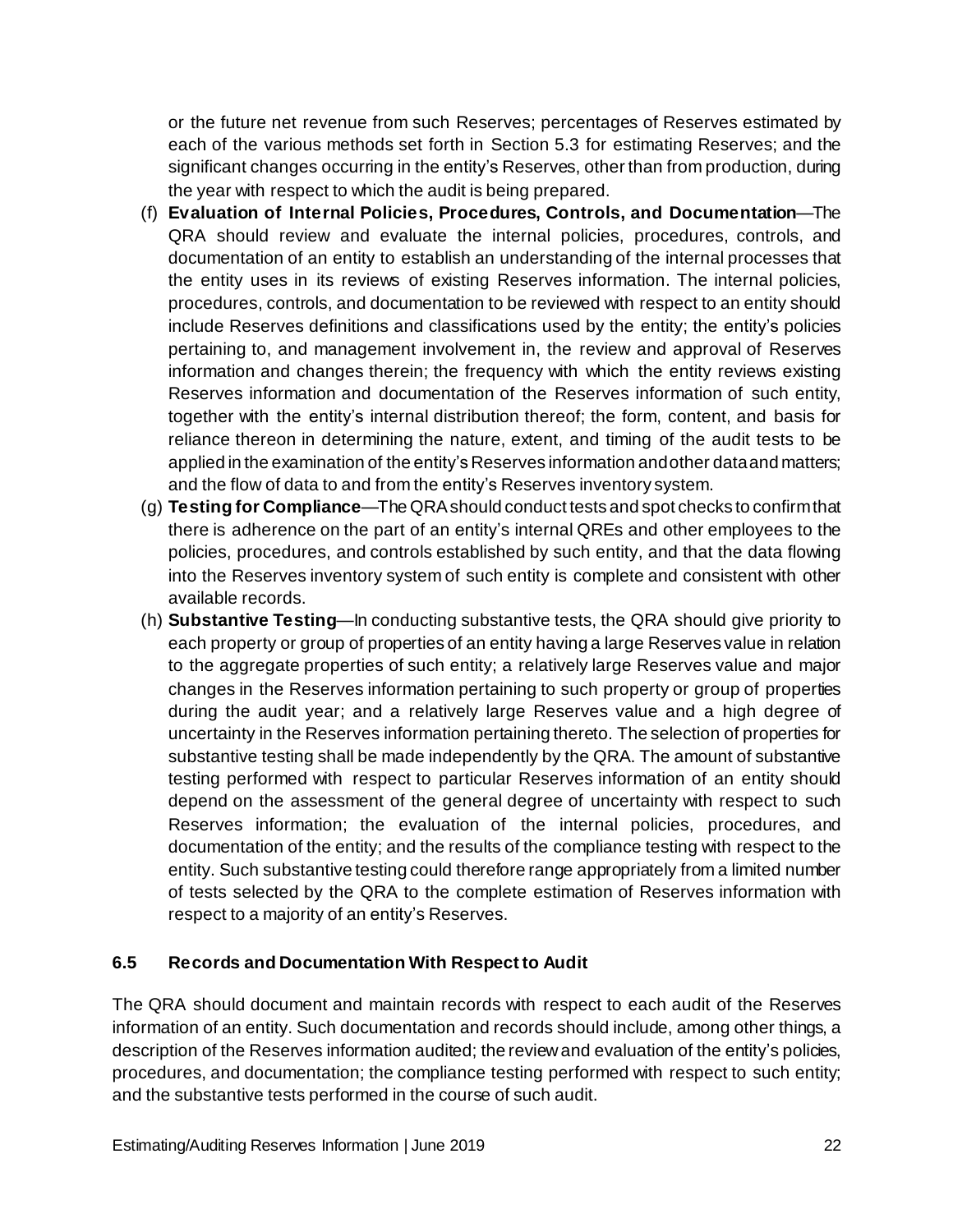## <span id="page-22-0"></span>**6.6 Forms of Unqualified Audit Opinions**

Acceptable forms of unqualified audit opinions for consulting QRAs and QRAs employed internally by entities are included with these Standards as Exhibits A and B, respectively.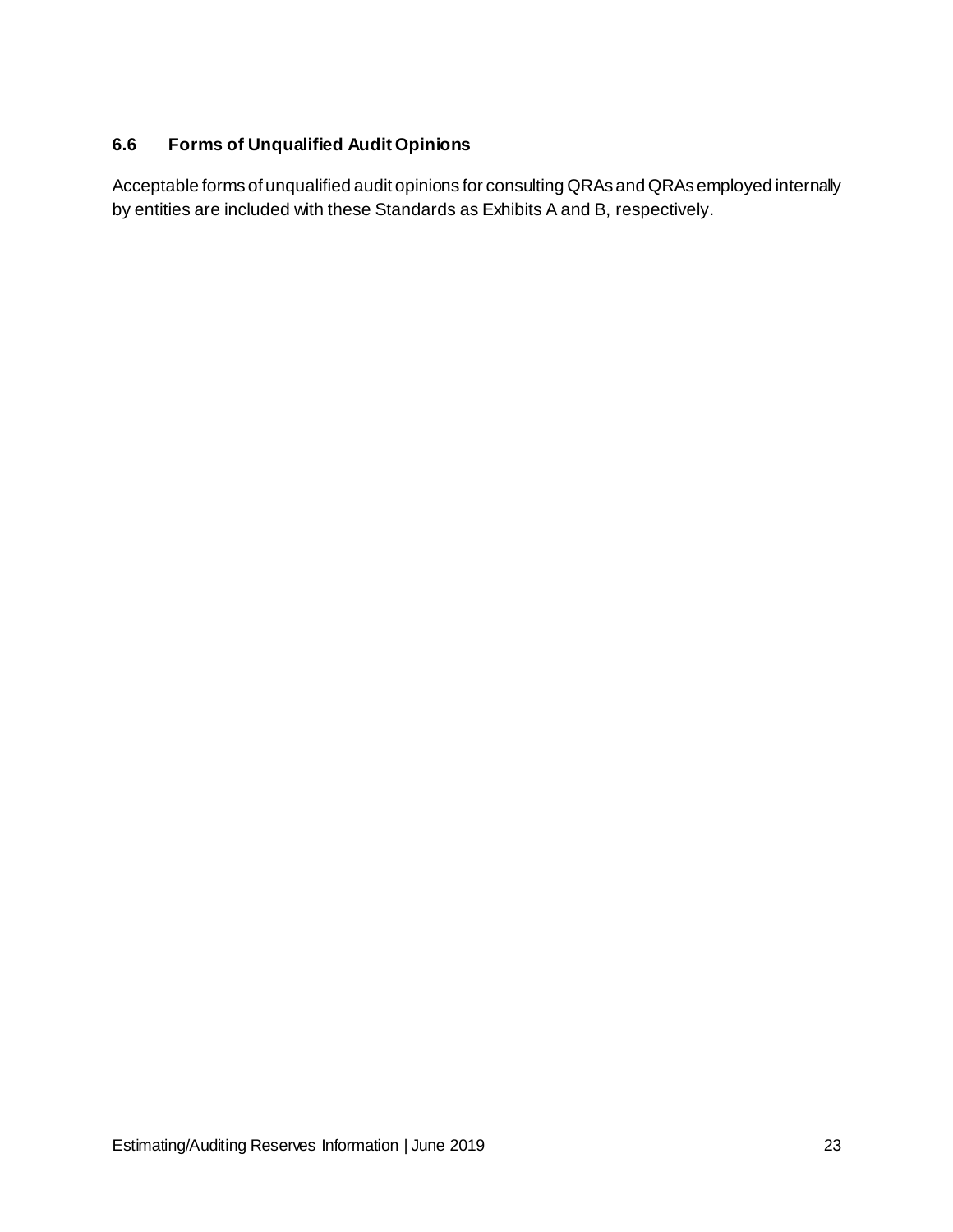## <span id="page-23-0"></span>**Exhibit A—Illustrative Unqualified Audit Opinion of a Consulting QRA<sup>3</sup>**

[Date] Entity [Address] Independent Public Accountants of Entity **[Address]** 

#### To Whom It May Concern:

At your request, I have examined the estimates as of [dates] set forth in the accompanying table w ith respect to (i) the proved Reserves of [entity], (ii) changes in such Proved Reserves during the period indicated, (iii) the future net revenue from such Proved Reserves, and (iv) the present value of such future net revenue. My examination included such tests and procedures as w ere considered necessary under the circumstances to render the opinion set forth herein.

[A detailed description of the audit should be set forth.]

I are independent w ith respect to [entity], as provided in the *Standards Pertaining to the Estimating and Auditing of Oil and Gas Reserves Information* promulgated by the Society of Petroleum Engineers. It should be understood that the above-described audit does not constitute a complete Reserves study of the oil and gas properties of [entity]. In the conduct of this report, I have not independently verified the accuracy and completeness of information and data furnished by [entity] w ith respect to ow nership interests, oil and gas production, historical costs of operation and development, product prices, agreements relating to current and future operations and sales of production, and [specify other information, data, and matters upon w hich reliance w as placed]. I have, how ever, specifically identified to you the information and data upon w hich I so relied so that you may subject such to those procedures that you consider necessary.

Furthermore, if in the course of my examination something came to my attention that brought into question the validity or sufficiency of any of such information or data, I did not rely on such information or data until I had satisfactorily resolved any questions relating thereto or had independently verified such information or data.

Please be advised that, on the basis of the foregoing, it is my opinion that the above-described estimates of [entity]'s Proved Reserves and other Reserves information are, in the aggregate, reasonable w ithin the established audit tolerance guidelines of  $\pm$  |% and have been prepared in accordance with generally accepted petroleum engineering and evaluation principles as set forth in the *Standards Pertaining to the Estimating and Auditing of Oil and Gas Reserves Information* promulgated by the Society of Petroleum Engineers.

[Insert, w here appropriate and to the extent w arranted by the QRA's examination, w hether the Reserves information is in conformity w ith specified governmental regulations.]

[Optional: This letter is solely for the information of (entity) and for the information and assistance of its independent public accountants in connection w ith their review of, and report upon, the financial statements of (entity). This letter should not be used, circulated, or quoted for any other purpose w ithout the express w ritten consent of the undersigned or except as required by law .]

Very truly yours,

l

Qualified Reserves Auditor [QRA]

By\_\_\_\_\_\_\_\_\_\_\_\_\_\_\_\_\_\_\_\_\_\_\_

 $^3$  If a QRA is unable to provide an unqualified opinion asto an entity's Reserves information, then the QRA should set forth in hisor her opinion the nature and extent of the qualificationsto such opinion and the reasonstherefore.